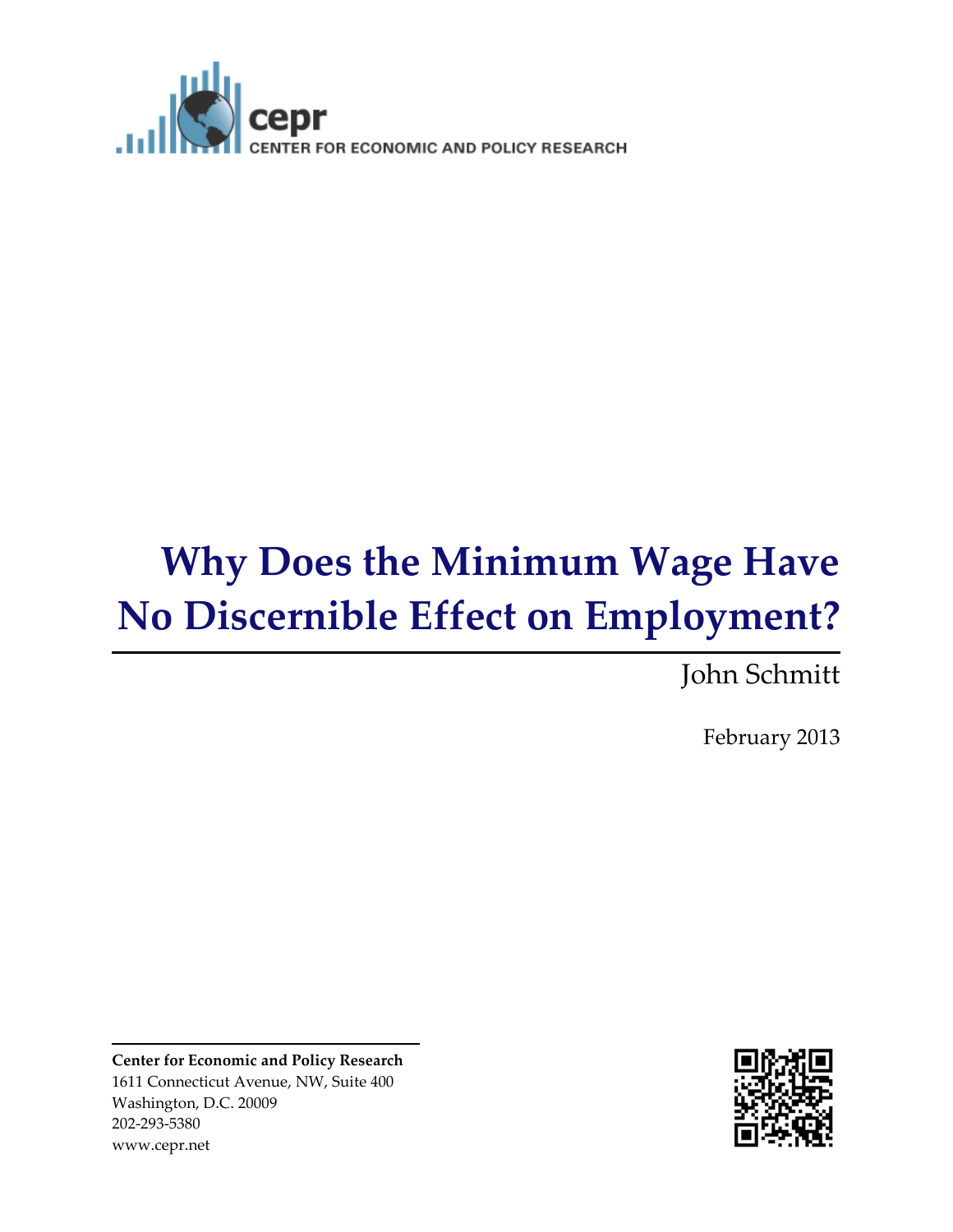# Contents

#### **About the Authors**

John Schmitt is a Senior Economist at the Center for Economic and Policy Research in Washington, D.C.

#### Acknowledgements

Acknowledgments: CEPR thanks the Ford Foundation for financial support. The author thanks Eileen Appelbaum, Dean Baker, Heather Boushey, Janelle Jones, and Michael Reich for many helpful comments; and Chris Doucouliagos and Tom Stanley for kindly supplying the data for Figure 1.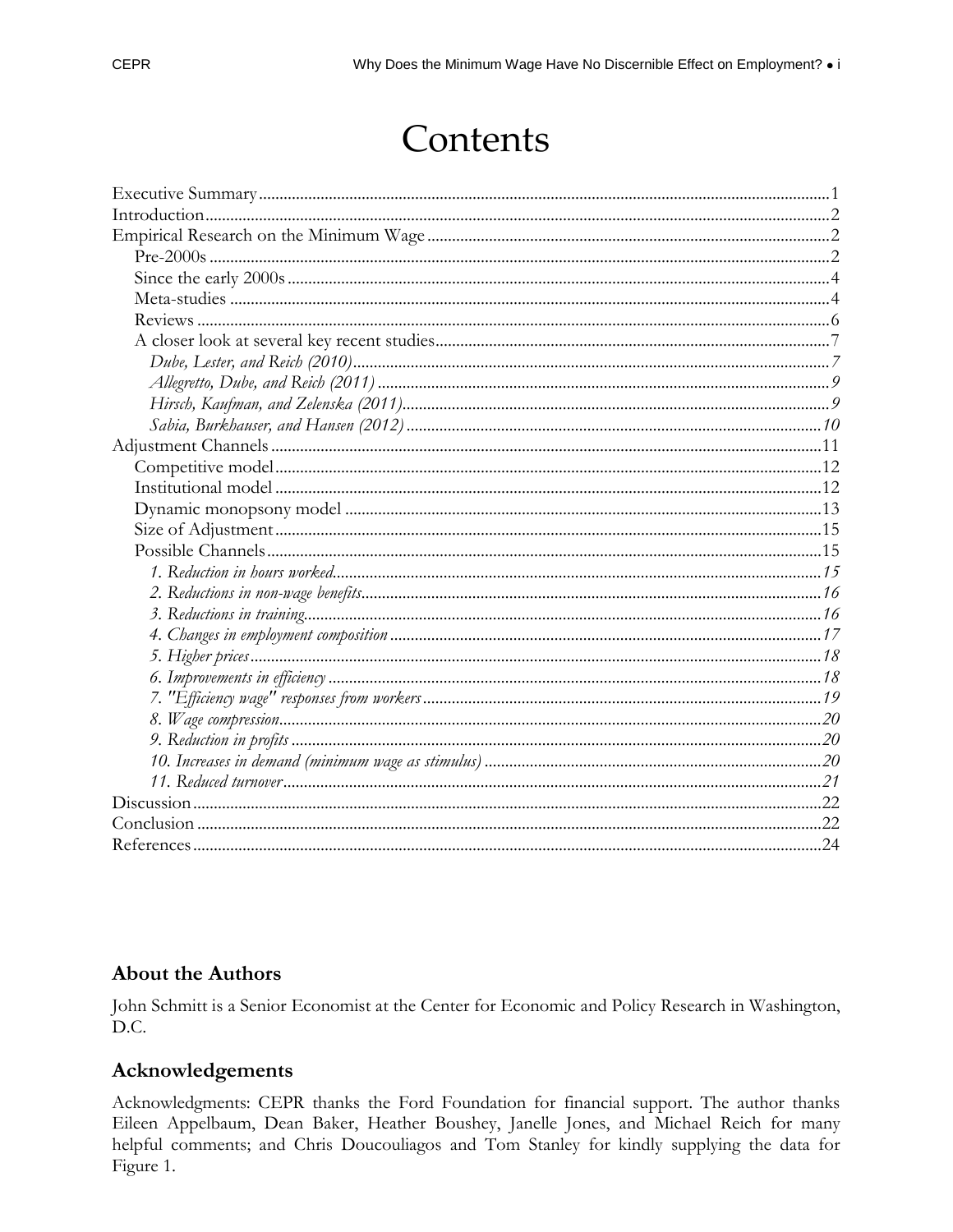# <span id="page-2-0"></span>**Executive Summary**

The employment effect of the minimum wage is one of the most studied topics in all of economics. This report examines the most recent wave of this research – roughly since 2000 – to determine the best current estimates of the impact of increases in the minimum wage on the employment prospects of low-wage workers. The weight of that evidence points to little or no employment response to modest increases in the minimum wage.

The report reviews evidence on eleven possible adjustments to minimum-wage increases that may help to explain why the measured employment effects are so consistently small. The strongest evidence suggests that the most important channels of adjustment are: reductions in labor turnover; improvements in organizational efficiency; reductions in wages of higher earners ("wage compression"); and small price increases.

Given the relatively small cost to employers of modest increases in the minimum wage, these adjustment mechanisms appear to be more than sufficient to avoid employment losses, even for employers with a large share of low-wage workers.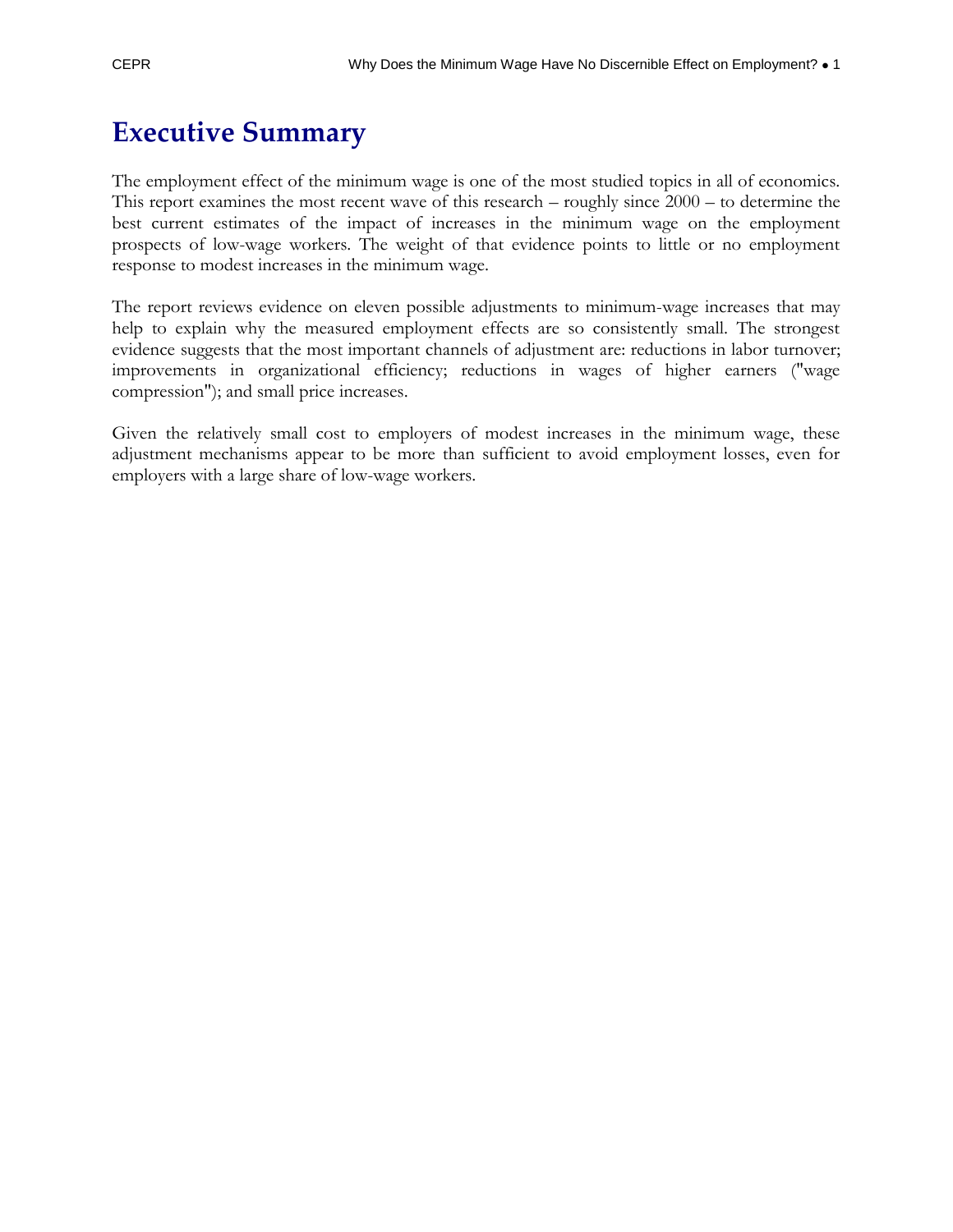# <span id="page-3-0"></span>**Introduction**

The employment effect of the minimum wage is one of the most studied topics in all of economics. This report examines the most recent wave of this research – roughly since 2000 – to determine the best current estimates of the impact of increases in the minimum wage on the employment prospects of low-wage workers. The weight of that evidence points to little or no employment response to modest increases in the minimum wage. The report also reviews evidence on a range of possible adjustments to minimum-wage increases that may help to explain why the measured employment effects are so consistently small.

### <span id="page-3-1"></span>**Empirical Research on the Minimum Wage**

The volume of research on the employment impact of the minimum wage is vast and a complete review is beyond the scope of this report. Instead, I provide a quick summary of the state of the debate as of the early 2000s and then concentrate on the main developments over the last decade.

#### <span id="page-3-2"></span>**Pre-2000s**

In 1977, the Minimum Wage Study Commission (MWSC) undertook a review of the existing research on the minimum wage in the United States (and Canada), with a particular focus on the likely impact of indexing the minimum wage to inflation and providing a separate, lower, minimum for younger workers. Four years and \$17 million later, the MWSC released a 250-page summary report<sup>1</sup> and six additional volumes of related research papers.<sup>2</sup> In their independent summary of the research reviewed in the MWSC, Brown, Gilroy, and Kohen, three economists involved in producing the report, distinguished between employment effects on: teenagers (ages 16-19), where they concluded that a 10 percent increase in the minimum wage reduced teen employment, most plausibly, from between zero and 1.5 percent; young adults (ages 20-24), where they believed the employment impact is "negative and smaller than that for teenagers"; and adults, where the "direction of the effect...is uncertain in the empirical work as it is in the theory."<sup>3, 4</sup> Their summary of the theoretical and empirical research through the late 1970s suggested that any "disemployment" effects of the minimum wage were small and almost exclusively limited to teenagers and possibly other younger workers.

For a decade, the MWSC's conclusions remained the dominant view in the economics profession. By the early 1990s, however, several researchers had begun to take a fresh look at the minimum wage. The principal innovations of what came to be known as "the new minimum wage research" were the use of "natural experiments" and cross-state variation in the "bite" of the minimum wage.

 $\overline{a}$ 1 Minimum Wage Study Commission (1981)

<sup>2</sup> For an overview of the workings of MWSC and a review of its main findings, see Eccles and Freeman (1982). For a lengthy review of the MWSC's finding, prepared by three economists involved in preparation of the MWSC report, see Brown, Gilroy, and Kohen (1982).

<sup>3</sup> Brown, Gilroy, and Kohen (1982), p. 524.

<sup>4</sup> The employment impact on adults is uncertain in theory because an increase in the minimum wage might encourage employers to replace some (presumably lower productivity) teenagers with more (presumably higher productivity) adults.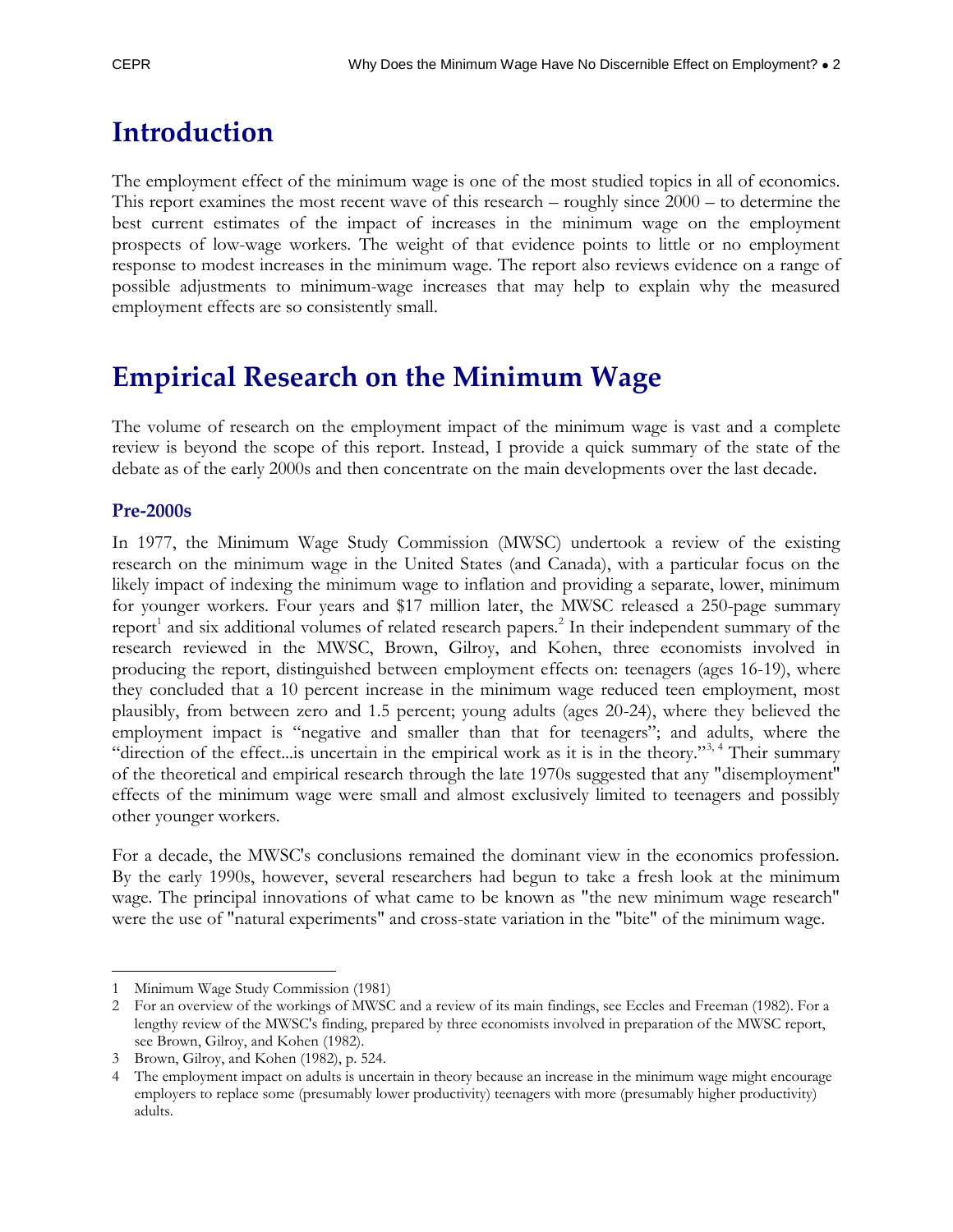Natural experiments sought to reproduce in the real world some of the features of a laboratory experiment. In the context of the minimum wage, these natural experiments typically measured the employment impact of a single instance of a policy change (an increase in a state or the federal minimum wage) by comparing a group of workers directly affected by the change (teenagers in a state where the minimum wage increased, for example) with a similar group that was not affected (teenagers in a neighboring state where the minimum did not change).

Without a doubt, the most influential of the studies using a natural experiment was David Card and Alan Krueger's (1994) paper on the impact on fast-food employment of the 1992 increase in the New Jersey state minimum wage. 5 In advance of the 1992 increase in the New Jersey state minimum wage, Card and Krueger conducted their own telephone survey of fast-food restaurants in New Jersey and neighboring Pennsylvania. They repeated the survey after the increase had gone into effect and then compared the change in employment in New Jersey's restaurants (the minimum wage treatment group) with what happened in Pennsylvania (the control group). They found "no evidence that the rise in New Jersey's minimum wage reduced employment at fast-food restaurants in the state. $10^{6,7}$ 

The "New Minimum Wage" research also emphasized research methods based on important differences in the "bite" of the federal minimum across the states. Any given increase in the federal minimum, the thinking went, should have more impact in low-wage states, where many workers would be eligible for an increase, than it would in high-wage states, where a smaller share of the workforce would be affected. Card, for example, divided the U.S. states into three groups – lowimpact, medium-impact, and high-impact – according to the share of their teenage workforce that would be affected by the 1990 and 1991 increases in the federal minimum wage. His analysis concluded: "Comparisons of grouped and individual state data confirm that the rise in the minimum wage raised average teenage wages... On the other hand, there is no evidence that the rise in the minimum wage significantly lowered teenage employment rates..."<sup>8</sup>

Card and Krueger's book *Myth and Measurement: The New Economics of the Minimum Wage* is the best (though early) summary of these two strands of the "new minimum wage" research. Their detailed review of studies using a variety of methods and datasets to examine restaurant workers, retail employment, and teenagers, concludes: "The weight of this evidence suggests that it is very unlikely that the minimum wage has a large, negative employment effect."<sup>9</sup>

*Myth and Measurement* also inspired a considerable response from economists more critical of the minimum wage. David Neumark and William Wascher's book *Minimum Wages* brings together much of this critique, with an emphasis on their own work. In Neumark and Wascher's assessment, the most reliable recent research on the minimum wage has built on the earlier time-series analysis that informed the main conclusions of the MWSC. This new generation of time-series analysis typically

 $\overline{a}$ 5 Other important studies along these lines include Card's (1992a) analysis of the impact of the 1988 increase in California's state minimum wage and Katz and Krueger's (1992) study of the impact of the 1990 and 1991 increases in the federal minimum wage.

<sup>6</sup> Card and Krueger (1994), p. 792.

<sup>7</sup> Economists David Neumark and William Wascher (2000) criticized Card and Krueger's study, arguing that the survey was poorly designed and implemented. Card and Krueger (2000) responded by confirming their original results using payroll records from a virtual census of fast-food restaurants in New Jersey and eastern Pennsylvania.

<sup>8</sup> Card (1992b), p. 36.

<sup>9</sup> Card and Krueger (1995), pp. 389-390.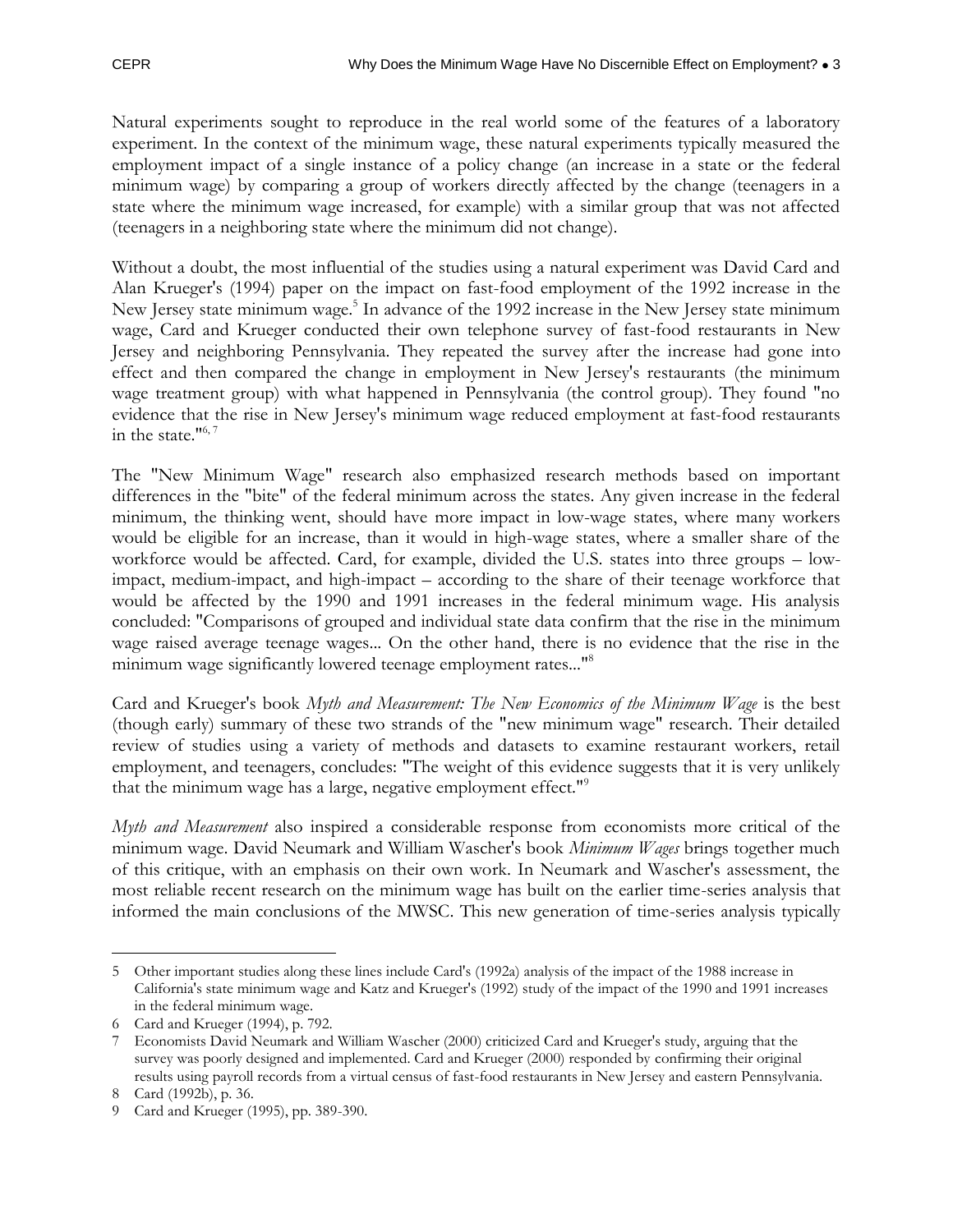applies modern econometric techniques to state-level data on teenagers (and sometimes lesseducated workers). Neumark and Wascher's conclusion is that "...the preponderance of evidence supports the view that minimum wages reduce the employment of low-wage workers."<sup>10</sup>

#### <span id="page-5-0"></span>**Since the early 2000s**

At the turn of the century, the minimum-wage debate had two poles: on the one side, researchers broadly identified with the "new minimum-wage research" (though without Card and Krueger, who, since their 2000 re-analysis of their famous New Jersey fast-food study, have not returned to write on the minimum wage); and critics of the minimum wage and the new minimum-wage research, the most prolific of whom have been Neumark and Wascher. The last decade has seen a continued outpouring of research from both camps, and the emergence of what economist Arindrajit Dube has called a "fourth generation" of research on the minimum wage that "tries to make sense of the sometimes contradictory evidence."<sup>11</sup>

In the next two sections of this report, I first summarize the findings of two statistical "metastudies" (studies of studies) and two, more qualitative, literature reviews of this research; then, take a closer look at several of the most important and influential studies published in the last decade.

#### <span id="page-5-1"></span>**Meta-studies**

Meta-studies are "studies of studies" that use a set of well-defined statistical techniques to pool the results of a large number of separate analyses. Meta-study techniques effectively increase the amount of data available for analysis and can provide a much sharper picture of statistical relationships than is possible in any individual study. Meta-studies are widely used in medicine, where the results of many small clinical trials can be combined to produce much more accurate estimates of the effectiveness of different kinds of treatments.

Hristos Doucouliagos and T. D. Stanley (2009) conducted a meta-study of 64 minimum-wage studies published between 1972 and 2007 measuring the impact of minimum wages on teenage employment in the United States. When they graphed every employment estimate contained in these studies (over 1,000 in total), weighting each estimate by its statistical precision, they found that the most precise estimates were heavily clustered at or near zero employment effects (see **Figure 1**). Doucouliagos and Stanley's results held through an extensive set of checks, including limiting the analysis to what study authors' viewed as their best (usually of many) estimates of the employment impacts, controlling for possible correlation of estimates within each study, and controlling for possible correlation of estimates by each author involved in multiple studies. Doucouliagos and Stanley concluded that their results "...corroborate [Card and Krueger's] overall finding of an insignificant employment effect (both practically and statistically) from minimum-wage raises."<sup>12</sup> In

<sup>10</sup> Neumark and Wascher (2008), p. 104.

<sup>11</sup> Dube detects "...four generations of minimum wage research: the older time series literature, the first wave of the "new minimum wage" research that featured both case study and state-panel approaches, a third generation of follow-up work largely based on these two methodologies, and a fourth generation of recent work that tries to make sense of the sometimes contradictory evidence." (2011, p. 763)

<sup>12</sup> Doucouliagos and Stanley (2009), p. 422. Doucouliagos and Stanley put the size of the effects they find into perspective: "A 10 per cent increase in the minimum wage reduces employment by about 0.10 per cent... But even if this adverse employment effect were true, it would be of no practical relevance. An elasticity of -0.01 has no meaningful policy implications. If correct the minimum wage could be doubled and cause only a 1 per cent decrease in teenage employment." (2009, pp. 415-16)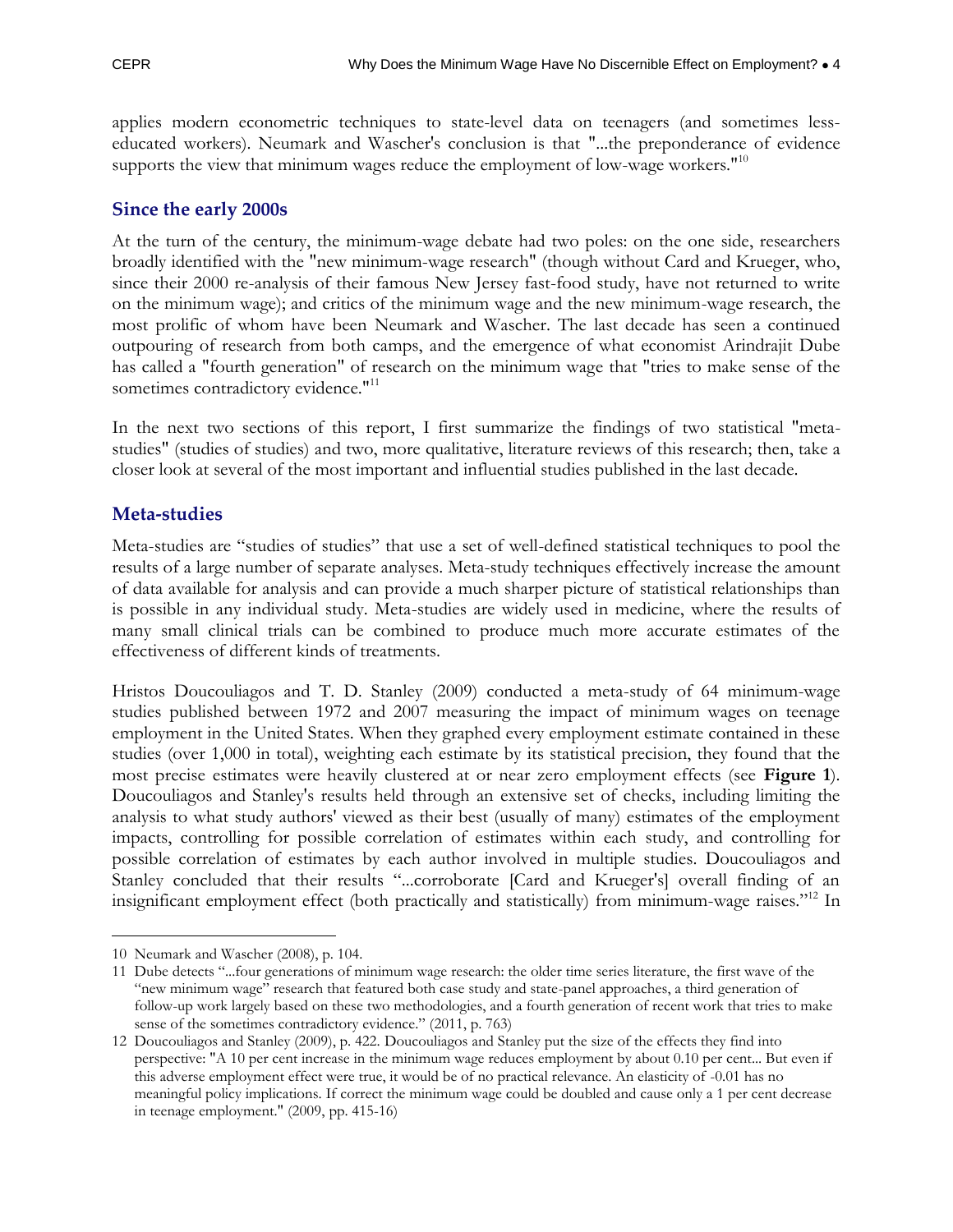their view: "Two scenarios are consistent with this empirical research record. First, minimum wages may simply have no effect on employment... Second, minimum-wage effects might exist, but they may be too difficult to detect and/or are very small."<sup>13</sup>



#### **FIGURE 1 Trimmed Funnel Graph of Estimated Minimum-Wage Effects (n = 1,492)**

Paul Wolfson and Dale Belman have carried out their own meta-analysis of the minimum wage, focusing on studies published only since 2000. They identified 27 minimum wage studies that produced the necessary elasticity estimates and corresponding standard errors, yielding 201 employment estimates in total. They then produced a range of meta-estimates, controlling for many features of the underlying studies, including the type of worker analyzed (teens or fast food workers), whether the study focused on the supply or the demand side of the labor market, who the authors of the study were, and other characteristics. The resulting estimates varied, but revealed no statistically significant negative employment effects of the minimum wage: "The largest in magnitude

Source: Doucouliagos and Stanley (2009).

 $\overline{a}$ 13 Doucouliagos and Stanley (2009), p. 422. Doucouliagos and Stanley also "find strong evidence of publication selection for significantly negative employment elasticities" (2009, p. 422) They conclude: "Even under generous assumptions about what might constitute 'best practice' in this area of research, little or no evidence of an adverse employment effect remains in the empirical research record, once the effects of publication selection are removed." (p. 423)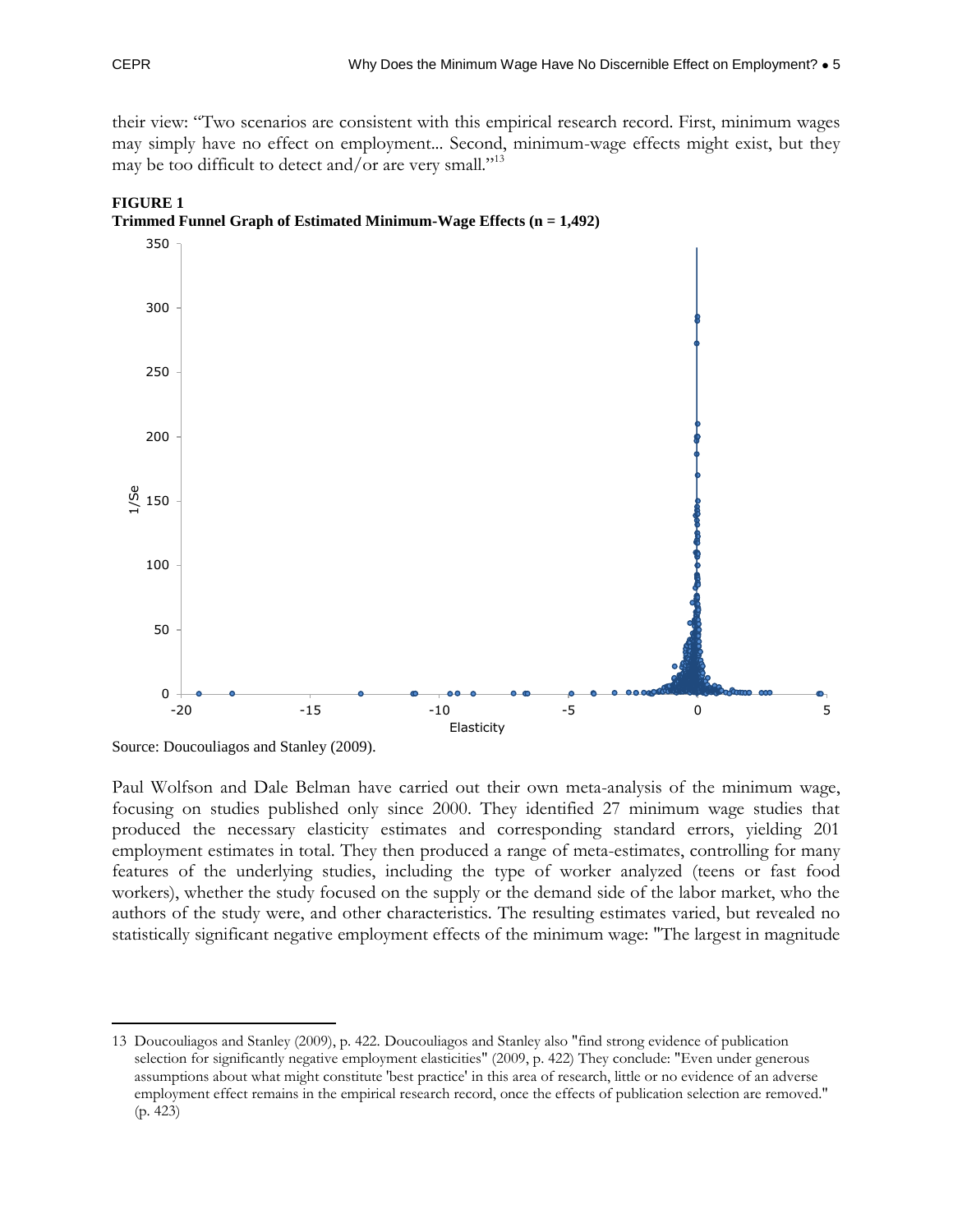are... positive [and] statistically significant... Several are economically irrelevant though statistically significant and several others [are] slightly larger but...statistically insignificant."<sup>14</sup>

#### <span id="page-7-0"></span>**Reviews**

Meanwhile, Neumark and Wascher (2006, 2007) conducted a qualitative review of the research since the early 1990s on the employment effects of the minimum wage in the United States, other OECD countries, several Latin American countries, and Indonesia.<sup>15</sup> In their summary remarks, focusing on the U.S. experience, they note:

"What may be most striking to the reader who has managed to wade through our lengthy review of the new minimum wage research is the wide range of estimates of the effects of the minimum wage on employment, especially when compared to the review of the earlier literature by Brown et al. in 1982 [for the Minimum Wage Study Commission]. For example, few of the studies in the Brown et al. survey were outside of the consensus range of −.1 to −.3 for the elasticity of teenage employment with respect to the minimum wage. In contrast, even limiting the sample of studies to those focused on the effects of the minimum wage of teenagers in the United States, the range of studies comprising the new minimum wage research extends from well below  $-1$  to well above zero."<sup>16</sup>

Based on their subjective weighting of the quality of the research and the reliability of the resulting estimates, Neumark and Wascher conclude:

"Although the wide range of estimates is striking, the oft-stated assertion that the new minimum wage research fails to support the traditional view that the minimum wage reduces the employment of low-wage workers is clearly incorrect. Indeed, in our view, the preponderance of the evidence points to disemployment effects."<sup>17</sup>

By their calculations, of the 33 studies "providing the most credible evidence; 28 (85 percent) ... point to negative employment effects."<sup>18</sup>

The Neumark and Wascher review, however, is considerably more subjective and arguably less relevant to the United States than the two meta-studies discussed earlier. Only 52 of the 102 studies reviewed by Neumark and Wascher analyzed U.S. data. Of these, Neumark and Wascher designated 19 as "most credible," five of which were their own studies.<sup>19</sup> The Neumark and Wascher (2006) review also excludes several important papers that were not published until after the review was completed, including the important contributions of Arindrajit Dube, William Lester, and Michael Reich (2010) and Sylvia Allegretto, Dube, and Reich (2011) (to which we will return to below).<sup>20</sup>

 $\overline{a}$ 14 Wolfson and Belman (forthcoming), p. 10.

<sup>15</sup> An abbreviated version of their findings, with a few additional studies added, appears in chapter three of Neumark and Wascher (2008). For a critical review of Neumark and Wascher's book, see Dube (2011).

<sup>16</sup> Neumark and Wascher (2006), p. 120.

<sup>17</sup> Neumark and Wascher (2006), p. 121.

<sup>18</sup> Neumark and Wascher (2006).

<sup>19</sup> Following the procedure that Neumark and Wascher appear to have used, I count Sabia (2006) as two studies because it has two separate entries in their Table 1.

<sup>20</sup> In their subsequent book, Neumark and Wascher (2008) do critique a pre-publication version of the Dube, Lester, and Reich paper.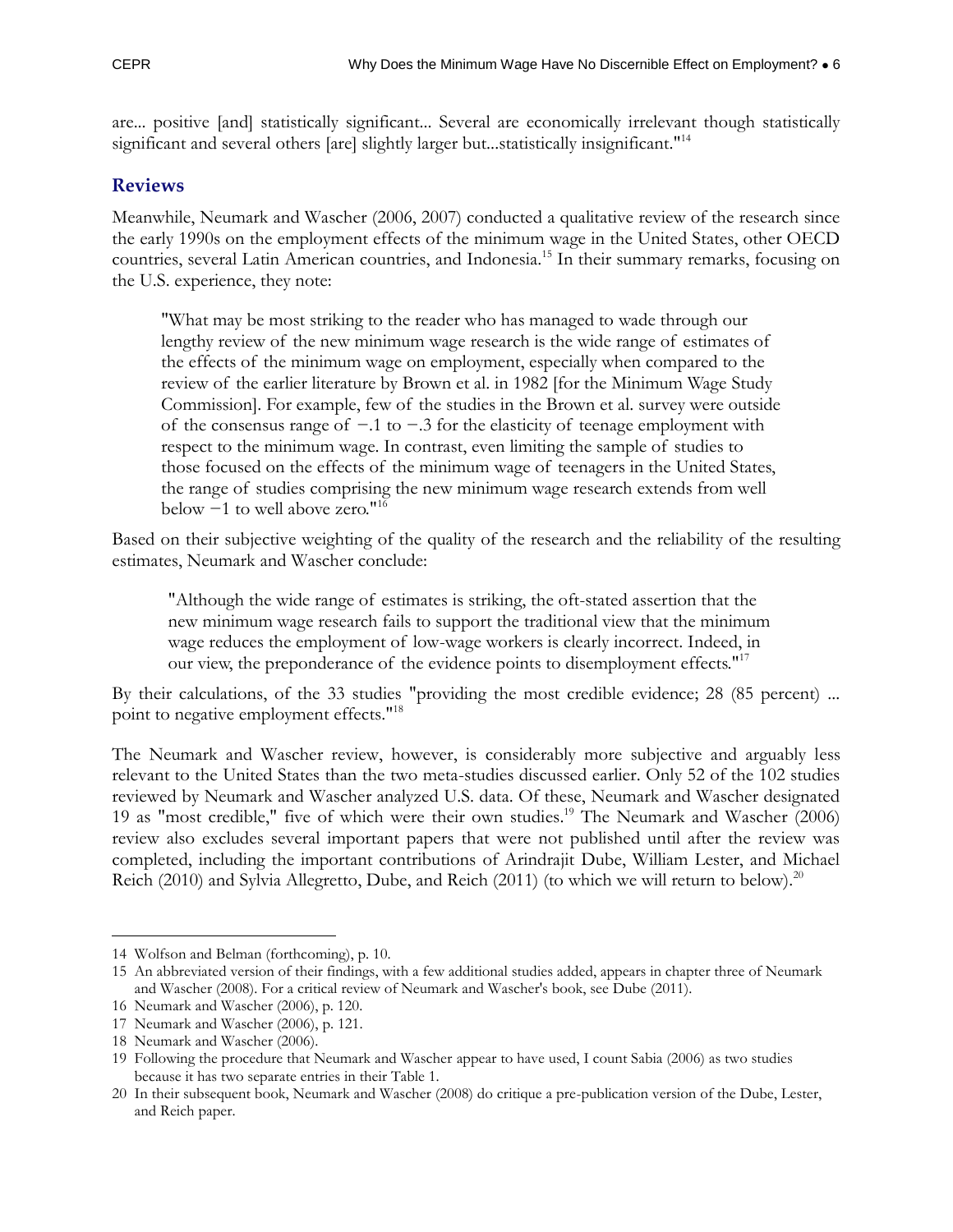Wolfson and Belman (forthcoming) also produced an extensive qualitative review of minimum wage research since 2000, including a significant number of studies published too late for inclusion in Neumark and Wascher (2006, 2008). Of the studies they reviewed, 40 analyzed U.S. data. Fourteen of these found negative employment effects; thirteen found no effects; one found positive effects; and twelve, a mixture of negative, positive, and no effects. To sort out these conflicting findings, Wolfson and Belman appealed to their meta-study, which as noted earlier, concluded that there were no statistically and economically meaningful employment losses associated with the minimum wage.

#### <span id="page-8-0"></span>**A closer look at several key recent studies**

This section takes a closer look at several of the most important studies conducted over the last decade.

#### <span id="page-8-1"></span>**Dube, Lester, and Reich (2010)**

Probably the most important and influential paper written on the minimum wage in the last decade was Dube, Lester, and Reich (2010)'s study,<sup>21</sup> which offered a comprehensive reappraisal of both the new minimum wage research and its critics. The study was built around a key methodological innovation, which essentially generalized Card and Krueger's New Jersey study to make it nationally representative, and identified a significant weakness in much of the earlier minimum-wage research based on the analysis of state employment patterns, which had failed to control for regional differences in employment growth that were unrelated to the minimum wage.

The most convincing critique of Card and Krueger's (1994, 2000) study of the increase in the New Jersey minimum wage (relative to Pennsylvania, where the minimum wage did not go up) was that it is difficult to generalize from a single case study. Even a perfect experiment will have random error that could affect the results in a single experiment. Imagine that the minimum wage had a small, but real, negative employment effect. Random errors will lead the results of separate tests to be distributed around this hypothetical negative employment effect, sometimes producing a larger disemployment effect than the "true" level, sometimes producing a smaller disemployment effect than what is "true" – even zero or positive measured disemployment effects. By this thinking, Card and Krueger's experiment could have been perfectly executed, but still represent only one result from a distribution of possible outcomes. Absent other information, the best estimate of the true effect of the minimum wage would be Card and Krueger's actual results, but we cannot convincingly rule out, based on that single case, that the effects were in truth larger or smaller than what was observed in the case of New Jersey in 1992.

In recognition of this problem, Dube, Lester and Reich (2010) essentially replicated Card and Krueger's New Jersey-Pennsylvania experiment thousands of times, by comparing employment differences across contiguous U.S. counties with different levels of the minimum wage. The three economists carefully constructed a data set of restaurant employment in every quarter between 1990 and 2006 in the 1,381 counties in the United States for which data were available continuously over the full period.<sup>22</sup> They also matched these employment data with the level of the federal or state minimum wage (whichever was higher) in the county in each quarter of each year in the sample. They then compared restaurant employment outcomes across a subset of 318 pairs of bordering

<sup>21</sup> The paper first circulated in 2007.

<sup>22</sup> They drew the data from the Quarterly Census of Employment and Wages, which collects data from unemployment insurance records, a virtual census of employees in the United States. There were a total of 3,081 counties in total in the United States over the period they analyzed.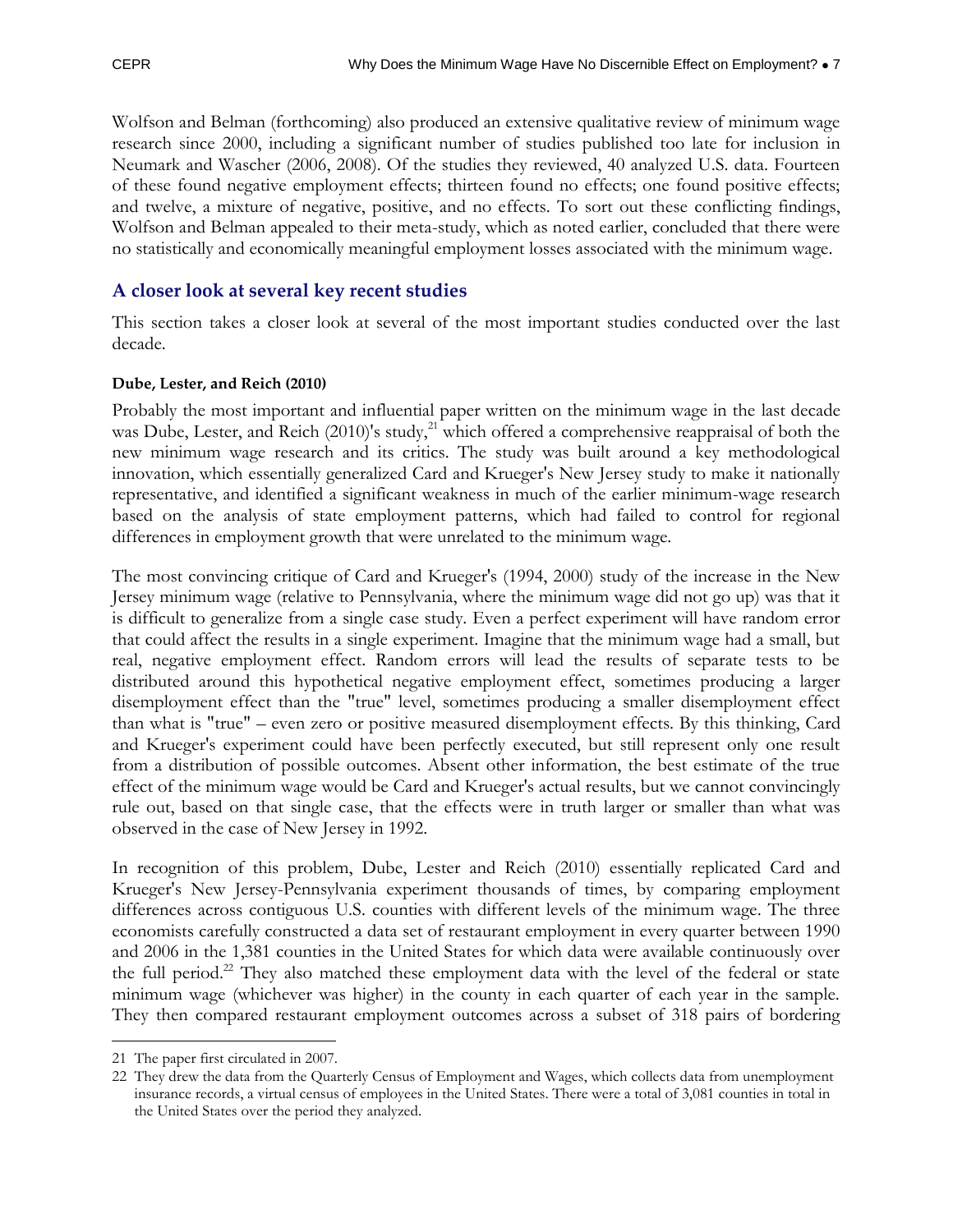counties where the prevailing minimum wage could differ, depending on the level of the federal and state minimum wage.

Their methodology effectively generalizes the Card and Krueger New Jersey-Pennsylvania study, but with several advantages. First, the much larger number of cases allowed Dube, Lester, and Reich to look at a much larger distribution of employment outcomes than was possible in the single case of the 1992 increase in the New Jersey minimum wage. Second, since they followed counties over a 16 year period, the researchers were also able to test for the possibility of longer-term effects. Finally, because the relative minimum wage varied across counties over time, the minimum wage in a particular county could, at different points in time, be lower, identical to, and higher than the minimum wage in its pair, providing substantially more experimental variation than in the New Jersey-Pennsylvania (and many similar) studies. Using this large sample of border counties, and these statistical advantages over earlier research, Dube, Lester, and Reich "...find strong earnings effects and no employment effects of minimum wage increases."<sup>23</sup>

Dube, Lester, and Reich's study also identified an important flaw in much of the earlier minimumwage research based on the analysis of state-level employment patterns. The three economists demonstrated that overall employment trends vary substantially across region, with overall employment generally growing rapidly in parts of the country where minimum wages are low (the South, for example) and growing more slowly in parts of the country where minimum wages tend to be higher (the Northeast, for example). Since no researchers (even the harshest critics of the minimum wage) believe that the minimum wage levels prevailing in the United States have had any impact on the *overall* level of employment, failure to control for these underlying differences in regional employment trends, Dube, Lester, and Reich argued, can bias statistical analyses of the minimum wage. Standard statistical analyses that do not control for this "spatial correlation" in the minimum wage will attribute the better employment performance in low minimum-wage states to the lower minimum wage, rather than to whatever the real cause is that is driving the faster overall job growth in these states (good weather, for example). Dube, Lester, and Reich use a dataset of restaurant employment in all counties (for which they have continuous data from 1990 through 2006), not just those that lie along state borders and are able to closely match earlier research that finds job losses associated with the minimum wage. But, once they control for region of the country, these same earlier statistical techniques show no employment losses. They conclude: "The large negative elasticities in the traditional specification are generated primarily by regional and local differences in employment trends that are unrelated to minimum wage policies."<sup>24, 25</sup>

Independently of Dube, Lester, and Reich, economists John Addison, McKinley Blackburn, and Chad Cotti used similar county level data for the restaurant-and-bar sector to arrive at similar conclusions. Addison, Blackburn, and Cotti found no net employment effect of the minimum wage in the restaurant-and-bar sector. More importantly, using reasoning similar to Dube, Lester, and Reich, they also concluded that the standard state panel-data techniques that have typically yielded negative employment effects of the minimum wage appear to be biased toward finding that result: "Our evidence does not suggest that minimum wages reduce employment once controls for trends in county-level sectoral employment are incorporated. Rather, employment appears to exhibit an

 $\overline{a}$ 23 Dube, Lester, and Reich (2010), p. 961.

<sup>24</sup> Dube, Lester, and Reich (2010), p. 962.

<sup>25</sup> Note that several prominent studies since 2000 that use state panel data and estimation techniques of this type do not control for or address the "spatial heterogeneity" identified by Dube, Lester, and Reich. See, for example, Burkhauser, Couch, and Wittenburg (2000), Neumark and Wascher (2007), and Sabia (2009).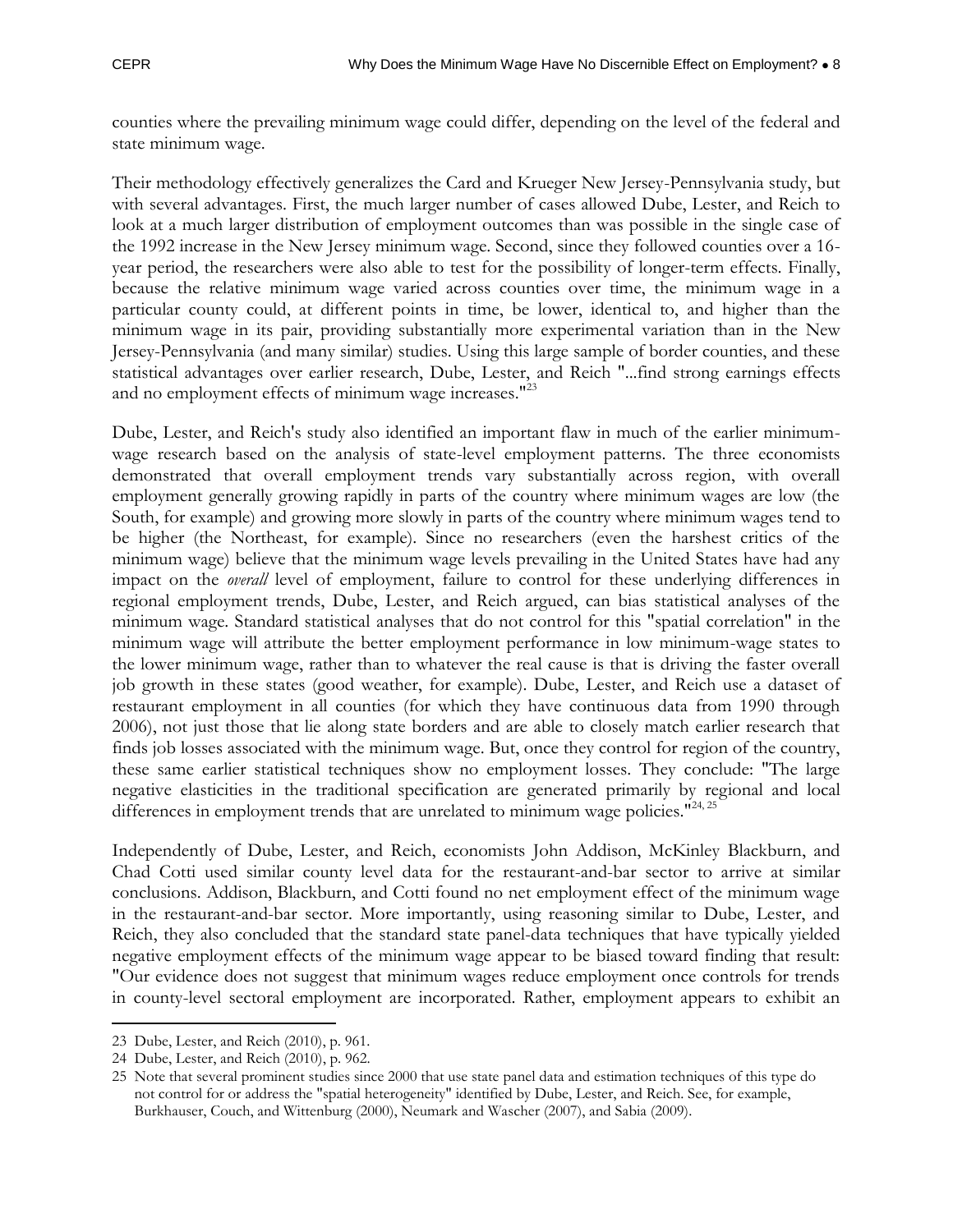independent downward trend in states that have increased their minimum wages relative to states that have not, thereby predisposing estimates towards reporting negative outcomes.<sup>"26</sup>

#### <span id="page-10-0"></span>**Allegretto, Dube, and Reich (2011)**

Sylvia Allegretto, Dube, and Reich (2011) applied the insights of Dube, Lester, and Reich (2010) to teen employment over the period 1990-2009. Their work made at least two important contributions to the policy debate. First, they analyzed teen employment, rather than industry employment, making their results more directly comparable to the bulk of earlier research on the minimum wage. Second, they included data covering the deep recession that ran from December 2007 through June 2009, allowing them to measure any possible interactions between the minimum wage and strong economic downturns.<sup>27</sup>

Allegretto, Dube, and Reich analyzed data on teenagers taken from the Current Population Survey (CPS) for the years 1990 through 2009.<sup>28</sup> Because the CPS sample is smaller than the QCEW data used in the county-analysis, Allegretto, Dube, and Reich instead tracked teen employment at the state level. When they produced standard statistical analyses of the kind used in much of the research since the mid-1990s on teen employment, the three economists found results similar to those found in that earlier research (a 10 percent increase in the minimum wage reduces teen employment slightly more than 1 percent). But, once they controlled for different regional trends, the estimated employment effects of the minimum wage disappeared, turning slightly positive, but not statistically significantly different from zero.

Allegretto, Dube, and Reich also investigated whether the impact of the minimum wage is greater in economic downturns. They "...do not find evidence that the effects are systematically different in periods of high versus low overall unemployment."<sup>29</sup>

#### <span id="page-10-1"></span>**Hirsch, Kaufman, and Zelenska (2011)**

Barry Hirsch, Bruce Kaufman, and Tatyana Zelenska (2011) studied the impact of the 2007-2009 increases in the federal minimum wage on a sample of 81 fast-food restaurants in Georgia and Alabama. In principle, the size of the minimum-wage increase was identical across all the restaurants studied, but, in practice, the impact of the increase varied because there was significant variation in pay across the restaurants. Their paper makes an important contribution to the policy debate because it seeks to shift the discussion toward understanding why, in their words, "[d]espite decades of research, pinning-down the labor market effects of [the minimum wage] has proven elusive."<sup>30</sup> In particular, they propose looking at a range of possible "channels of adjustment" to minimum wage increases and examine evidence on some of these potential channels.

Hirsch, Kaufman, and Zelenska gathered two kinds of data. The first were electronic payroll data obtained from the three owners of the 81 establishments. The data covered a three-year period from January 2007 through December 2009, which brackets the July 2007, July 2008, and July 2009

<sup>26</sup> Addison, Blackburn, and Cotti (2012), p. 412. This research first circulated in 2008, at about the same time that Dube, Lester, and Reich's work first appeared.

<sup>27</sup> Of course, Dube, Lester, and Reich (2010) included data covering the 1990-91 and 2001 recessions.

<sup>28</sup> The detailed data on restaurant employment that Dube, Lester, and Reich (2010) used in their study do not contain information on workers' characteristics such as age, so Allegretto, Dube, and Reich (2011) used the smaller CPS data set.

<sup>29</sup> Allegretto, Dube, and Reich (2011), p. 238.

<sup>30</sup> Hirsch, Kaufman, and Zelenska (2011), p. 1.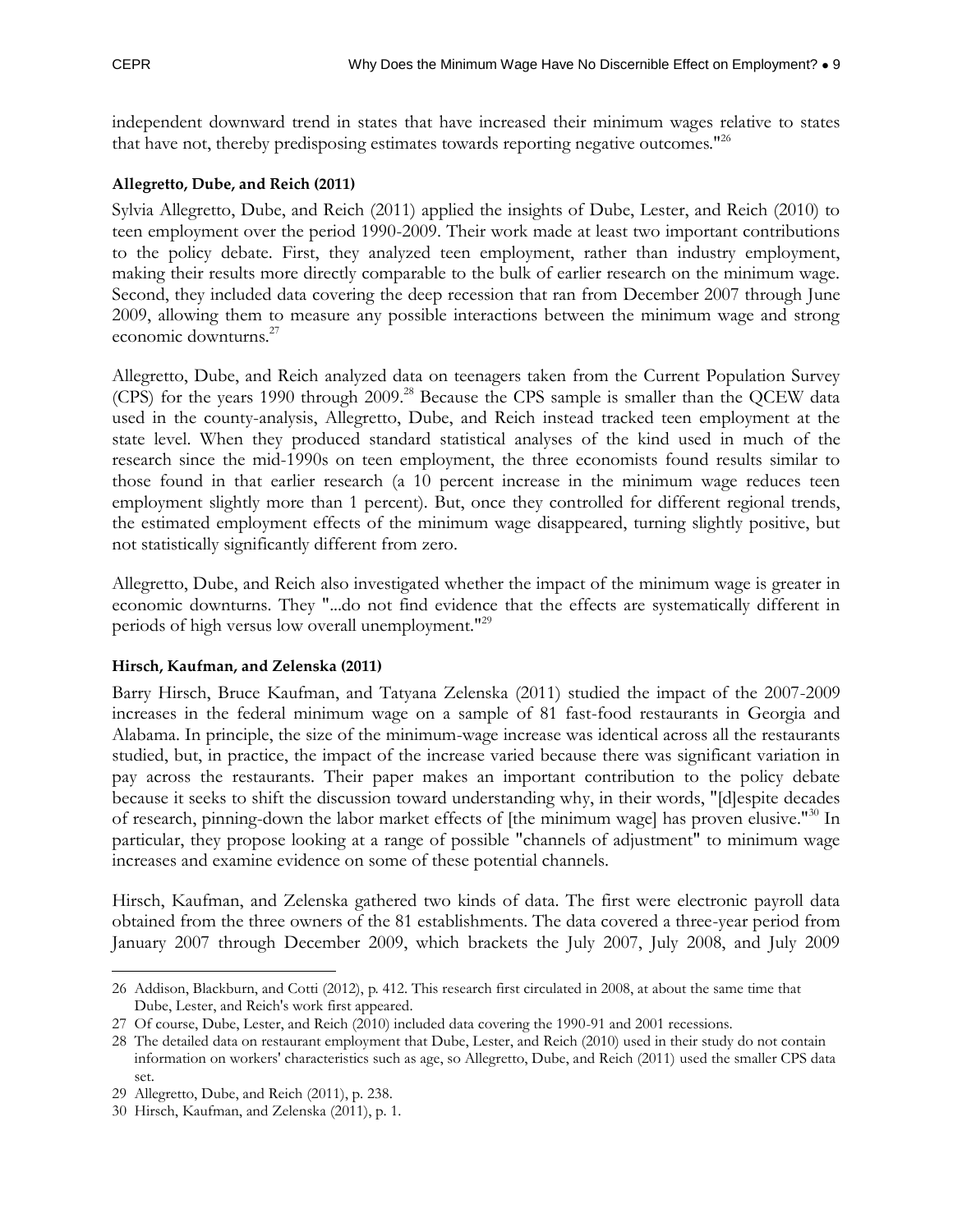increases in the federal minimum wage. These data allowed the researchers to conduct before-andafter tests of changes in wages and employment at the restaurants. If the minimum wage had a negative effect on employment, they would expect to observe larger increases in wages at the lowerwage restaurants, accompanied by bigger declines in employment. In fact, they found: "...in line with other recent studies, that the measured employment impact is variable across establishments, but overall not statistically distinguishable from zero. The same absence of a significant negative effect is found for employee hours, even when examined over a three-year period."<sup>31</sup>

Hirsch, Kaufman, and Zelenska also collected data through separate interviews with managers and employees, using a survey designed to investigate channels of adjustment to the minimum wage – other than changes in employment or hours.<sup>32</sup> The other channels they considered included: price increases; changes to the internal wage structure (including slower pay increases for higher-wage workers); reductions in turnover; "operational and human resource efficiencies;" reductions in nonlabor costs; reductions in customer service; and lower profits.

After analyzing the establishment data on wages, employment, and hours, Hirsch, Kaufman, and Zelenska concluded that while wages did rise after the federal minimum-wage increase, any employment and hours changes were not statistically distinguishable from zero. Based on the rest of the information they gathered in their survey and interviews with employers and employees, they write:

"...our study offers a new [three-part] explanation for the small and insignificant [minimum wage] employment effects found in the literature... first... is that even large increases in the [minimum wage] may be modest as compared to other cost increases that business owners must routinely offset or absorb... The second is that a [minimum-wage] cost increase flows through more adjustment channels than economists have typically considered. And the third is that managers regard employment and hours cuts as a relatively costly and perhaps counter-productive option, regarding them as a last resort."<sup>33</sup>

Hirsch, Kaufman, and Zelenska's empirical investigation of the wage, employment, and other impacts of the federal minimum wage is subject to a number of reasonable critiques. The most important of these (as was the case with Card and Krueger's 1994 and 2000 New Jersey studies) is that it is difficult to generalize from only one minimum wage experiment, particularly when the analysis is based on the experience of only 81 restaurants, all in the same chain, all owned by a only three franchisees in just two states. Nevertheless, the employment effects they find lie at the consensus estimate in the two most recent meta-studies: little or no negative employment outcomes. The key contribution of this paper, however, is its focus on the wide range of ways that employers respond to minimum-wage increases other than adjusting employment or hours.

#### <span id="page-11-0"></span>**Sabia, Burkhauser, and Hansen (2012)**

Joseph Sabia, Richard Burkhauser, and Benjamin Hansen (2012) used research methods similar in spirit to the original Card and Krueger New Jersey study to analyze the effects of an increase (in three steps) in the New York state minimum wage from \$5.15 per hour in 2004, to \$7.15 per hour in 2007 (a cumulative 39 percent increase). They compared the effect of the increase on the

<sup>31</sup> Hirsch, Kaufman, and Zelenska (2011), p. 32.

<sup>32</sup> In the summer of 2009, they interviewed or surveyed 66 of the 81 managers and 1,649 of the 2,640 employees (Hirsch, Kaufman, and Zelenska, 2011, p. 12).

<sup>33</sup> Hirsch, Kaufman, and Zelenska (2011), p. 33.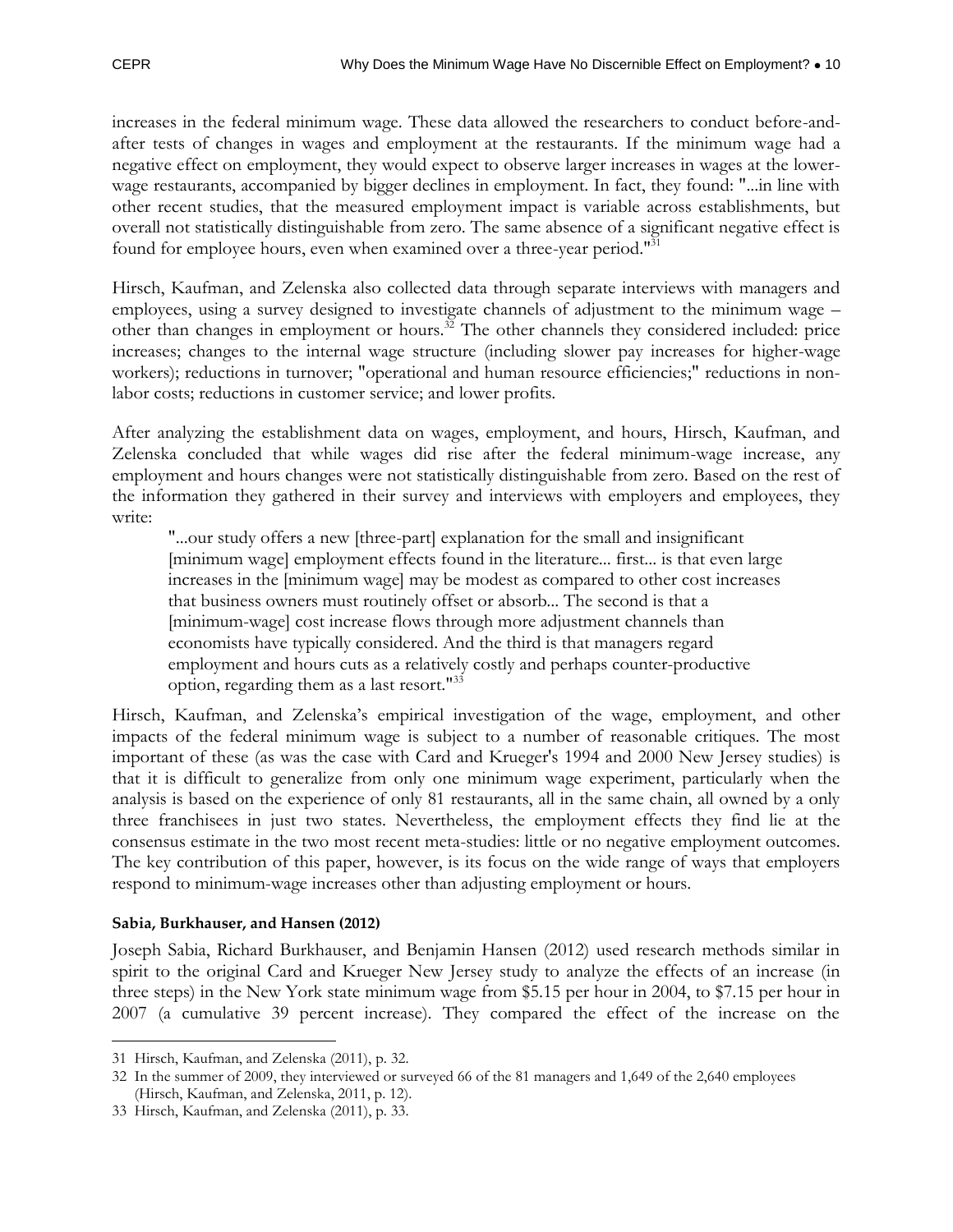employment of less-educated 16-to-29 year olds in New York with similar workers in nearby Pennsylvania, Ohio, and New Hampshire, which experienced no increase in the minimum wage over the same period. The three economists also compared employment outcomes for less-educated 16-to-29 year olds in New York with better-educated New York state workers of the same age.<sup>34</sup>

Their analysis shows that the minimum-wage increases in New York raised the wages of less-skilled younger workers relative both to similar workers in the control states and to better-educated workers of the same age in New York state. But, they also found: "...robust evidence that raising the New York minimum ... significantly reduced employment rates of less-skilled, less-educated New Yorkers." Their estimates implied "...a median elasticity of around -0.7, large relative to consensus estimates ... of -0.1 to -0.3 found in the literature.<sup>135</sup>

The Sabia, Burkhauser, and Hansen study, however, is subject to the same critique applied to Hirsch, Kaufman, and Zelenska (and Card and Krueger before them). Sabia, Burkhauser, and Hansen analyzed only one experience of the minimum wage. Even if the effects of the minimum wage were, in truth, zero, we would expect to see a distribution of estimates around zero, including both positive and negative estimates. As Doucouliagos and Stanley demonstrated in their large metastudy of employment effects through the middle of the 2000s, the minimum-wage literature on teenagers showed a range of positive and negative effects, but also a large spike of the most accurate estimates at, or very near, zero. Wolfson and Belman's meta-study, which focused on the period from about 1990 through 2010, confirms Doucouliagos and Stanley's findings with more recent research. Given how far the Sabia, Burkhauser, and Hansen estimates lie outside this consensus range, the burden of proof would seem to fall on Sabia, Burkhauser, and Hansen to explain why their study of a single experiment with the minimum wage should outweigh the cumulative experience of scores of studies of the U.S. minimum wage since the early 1990s.

# <span id="page-12-0"></span>**Adjustment Channels**

The standard competitive model makes stark predictions about the employment effects of the minimum wage: a binding minimum wage will price at least some low-wage workers out of jobs and will unambiguously lower employment. Why, then, does the bulk of the best statistical evidence on the employment effects of the minimum wage cluster at zero or only small employment effects? This section attempts to answer that question, adopting and adapting the simple "channels of adjustment" framework proposed by Hirsch, Kaufman, and Zelenska.

Hirsch, Kaufman, and Zelenska argue for a "channels of adjustment" approach through which cost increases associated with the minimum wage change "...the behavior of firms, with impacts on workers, consumers, owners, and other agents." <sup>36</sup> Hirsch, Kaufman, and Zelenska analyze the possible channels of adjustment emphasized by three different theoretical approaches to the minimum wage: the standard competitive model; the "institutional" model; and the (dynamic) "monopsony" model.

 $\overline{a}$ 34 Sabia, Burkhauser, and Hansen (2012) also constructed a synthetic control group of individuals drawn from a larger collection of states, designed to most closely match the characteristics of the "treated" New York state group. These tests produced qualitatively similar results to the ones discussed here.

<sup>35</sup> Sabia, Burkhauser, and Hansen (2012), p. 23.

<sup>36</sup> Hirsch, Kaufman, and Zelenska (2011), p. 1.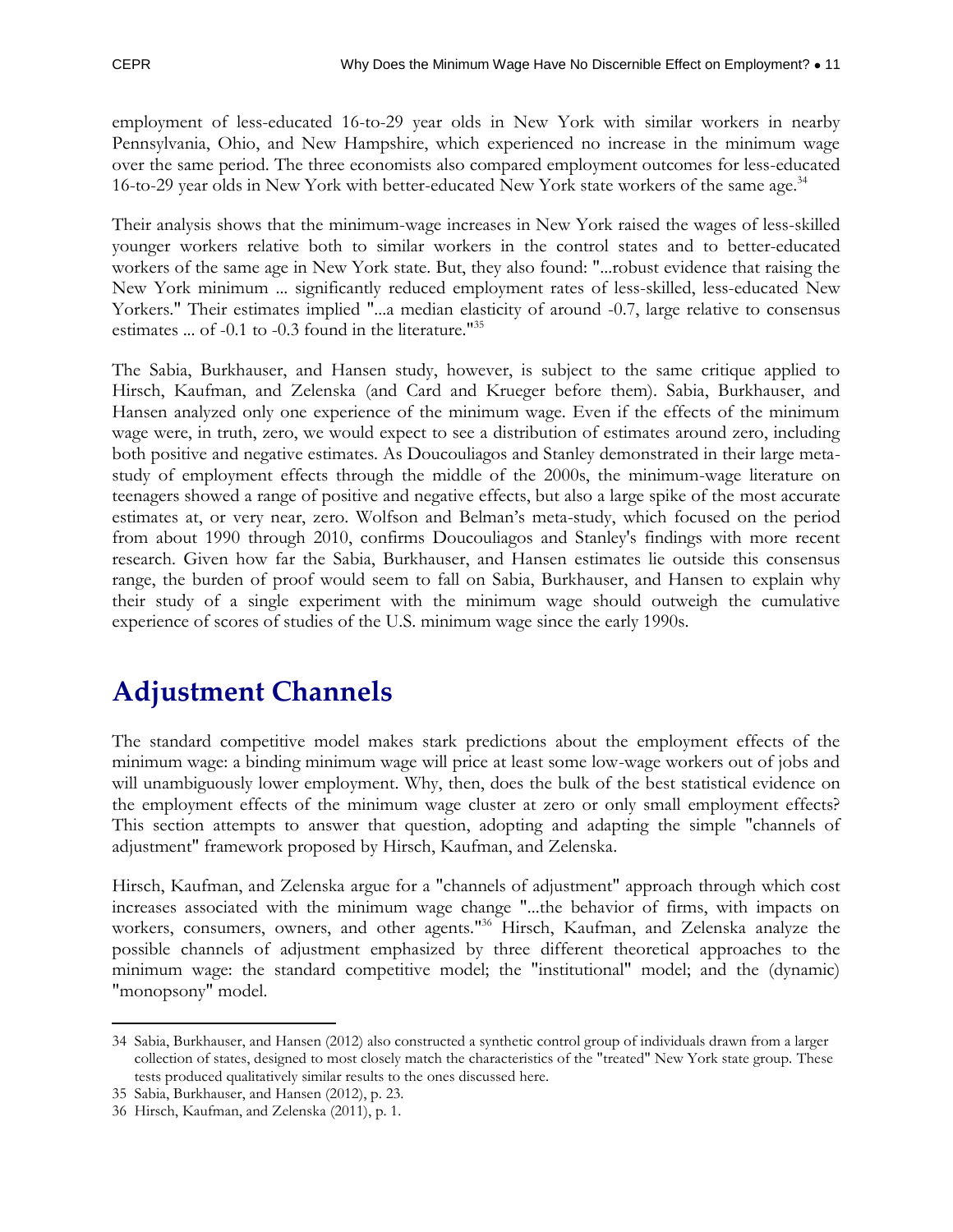#### <span id="page-13-0"></span>**Competitive model**

The competitive model generally emphasizes adjustment through declining employment (or hours). But, the same competitive model also allows for other possible channels of adjustment, including higher prices to consumers, reductions in non-wage benefits such as health insurance and retirement plans, reductions in training, and shifts in the composition of employment. If the only channel of adjustment available is employment, the competitive model implies that binding minimum wages will reduce employment. But, the existence of other possible channels of adjustment means that minimum wages could have little or no effect on employment, even within a standard competitive vision of the labor market.

#### <span id="page-13-1"></span>**Institutional model**

The institutional model, as Hirsch, Kaufman, and Zelenska note, was the "dominant paradigm for evaluating the minimum wage" from the time the federal minimum wage was first established in the 1930s through the decade of the 1950s. The institutional view has several key features, including: "rejection of a well-defined downward sloping labor demand curve; labor markets that are imperfectly competitive, institutionally segmented, socially embedded, and prone to excess supply; and the importance of technological and psycho-social factors in firm-level production systems and internal labor markets ... as determinants of cost and productivity."<sup>37</sup>

This institutional approach to the labor market allows for several additional channels of adjustment to a minimum-wage increase. Probably the most important of these concern productivity. Employers may respond to a minimum-wage increase by exerting greater managerial effort on productivity-enhancing activities, including the reorganization of work, setting higher performance standards, or demanding greater work intensity. In the competitive model, firms are assumed already to be operating at peak efficiency, but in the institutional framework, firms are assumed to often operate below their peak efficiency because it is costly to managers and to workers to identify, implement, and maintain practices that continuously maximize efficiency. <sup>38</sup> In this context, a minimum-wage increase gives new incentives to employers to undertake additional productivityimproving practices. Alternatively, a higher minimum wage may also boost productivity through "efficiency wage" effects. A strong theoretical and empirical basis exists for the idea that wages set above the competitive market rate can induce workers to work harder,<sup>39</sup> either to ensure that they keep their job<sup>40</sup> or in reciprocity for the higher wages paid.<sup>41, 42</sup>

Another important potential channel of adjustment in the institutional model is the possibility that a higher minimum wage, by increasing spending power of low-wage workers, might act as a form of economic stimulus, spurring greater demand for firms' output, at least partially offsetting the rise in wage costs.<sup>43</sup>

 $\overline{a}$ 37 Hirsch, Kaufman, and Zelenska (2011), p. 5. For an excellent discussion of the institutional framework as it relates to the minimum wage, see Kaufmann (2010).

<sup>38</sup> Kaufman (1999, 2010).

<sup>39</sup> Katz (1986).

<sup>40</sup> Shapiro and Stiglitz (1984).

<sup>41</sup> Akerlof (1982).

<sup>42</sup> See Hirsch, Kaufman, and Zelenska (2011), pp. 5-7 for additional possible channels of adjustment under the institutional model.

<sup>43</sup> See Hall and Cooper (2012).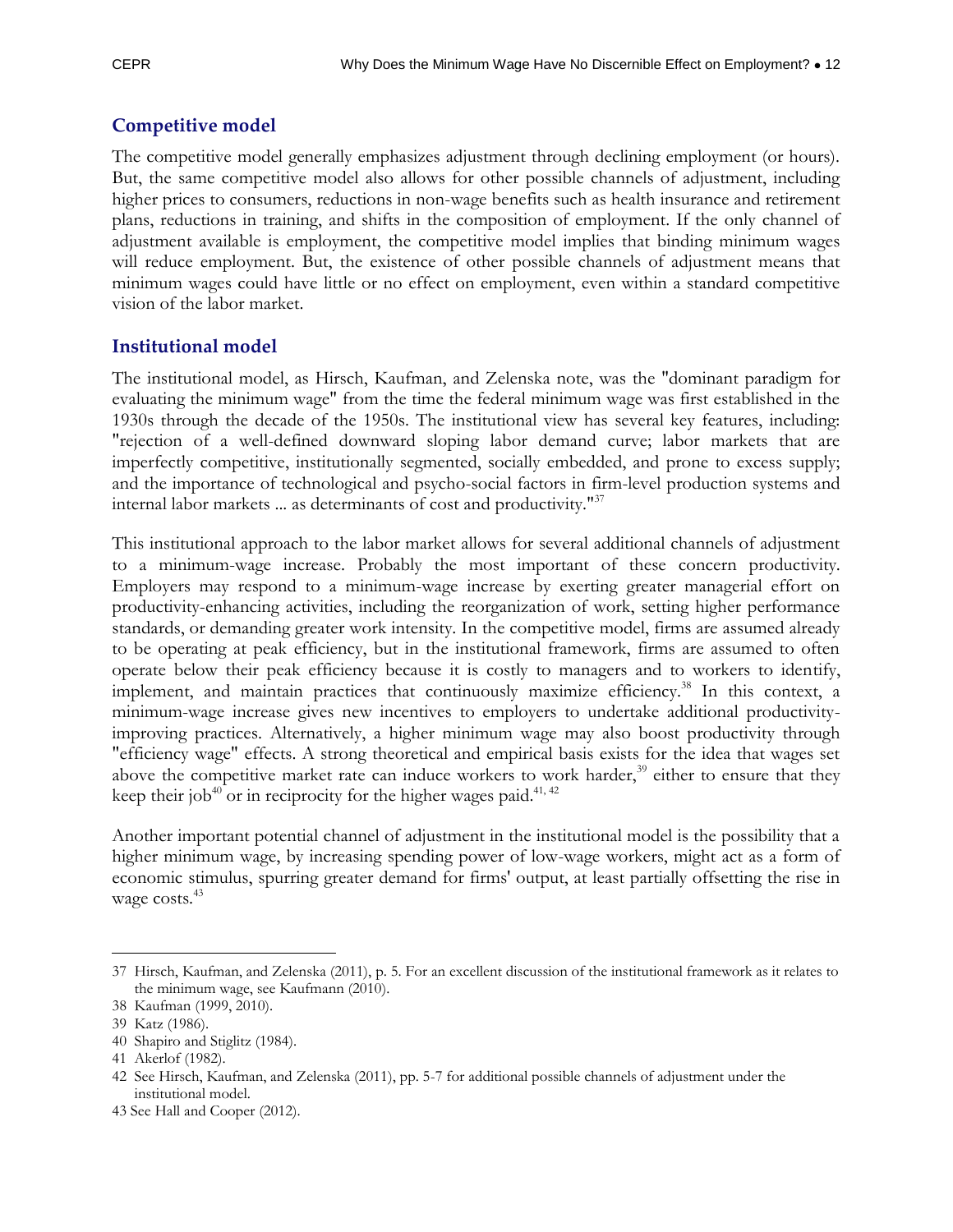As a result of these various alternative channels of adjustment, the institutional model suggests that the minimum wage "may have, particularly in the short-run, an approximately zero or small positive employment effect."<sup>44</sup>

#### <span id="page-14-0"></span>**Dynamic monopsony model**

The dynamic monopsony model is a third theoretical approach to the labor market that opens up additional channels of adjustment.<sup>45</sup> The most important new channel is the possibility that the minimum wage reduces the costs of turnover to low-wage employers.

The key difference between the standard competitive model and the monopsony model concerns the circumstances employers face when it comes to recruiting and retaining staff. In the competitive model, employers can hire all the labor they desire by paying the prevailing market wage; and, in the event that a worker quits, employers can instantly replace that worker with an identically productive worker at the same wage. By contrast, in the dynamic monopsony model, employers, even those operating in low-wage labor markets, face real costs associated with hiring new workers. These costs flow from inevitable frictions in the labor market. Workers incur costs (time, effort, financial expenditures) to find job openings; and, workers must limit their job searches to openings that fit their geographic, transportation, and scheduling constraints. To overcome these frictions, employers must either pay above the going wage (to draw extra attention to the particular vacancy) or wait (with implied costs in lost output) until they are able to fill the vacancy with a worker willing to accept that particular opening at the going rate.

At first glance, these frictions seem to work against low-wage employers, who must pay higher wages to attract additional workers. In reality, however, these frictions put low-wage workers at a significant disadvantage relative to their employers. Employers must pay above the going rate to fill vacancies quickly (or wait longer until the vacancy is filled at the going rate) because unemployed workers face real barriers (transportation, scheduling, information, financial, and others) to locating suitable jobs. Low-wage employers are well-positioned to take advantage of these difficulties. Even though employers must pay new workers a higher wage to fill a vacancy quickly, employers are able to pay their current workers – who had to overcome various frictions to find their current job – below their "marginal product."

In the monopsony model, employers are unlikely to pay higher wages in order to fill vacancies because they would then have to raise the pay of their existing workers to match the pay offered to their last hire. As a result, in monopsonistic settings, employers habitually operate with unfilled vacancies, rather than raising the wage for their entire workforce. In this context, raising the minimum wage can actually increase employment by raising the wages of the existing workforce to the "competitive" level (no existing jobs are lost because these workers were being paid below their "marginal product") and filling existing vacancies (which increases overall employment).<sup>46</sup>

 $\overline{a}$ 44 Hirsch, Kaufman, and Zelenska (2011), p. 6, citing Lester (1946, 1960).

<sup>45</sup> Traditional monopsony models assume that the labor market is characterized by a single employer who hires all of the large number of possible workers. The standard example is an isolated "company town" with many workers and only one large employer. By using the term "dynamic monopsony" economists are attempting to keep some of the analytical features of the standard monopsony model, while emphasizing that the source of the monopsony power does not flow from being a single employer, but rather from the dynamics –especially, the frictions– of the low-wage labor market.

<sup>46</sup> For a detailed, technical discussion of dynamic monopsony, see Manning (2003).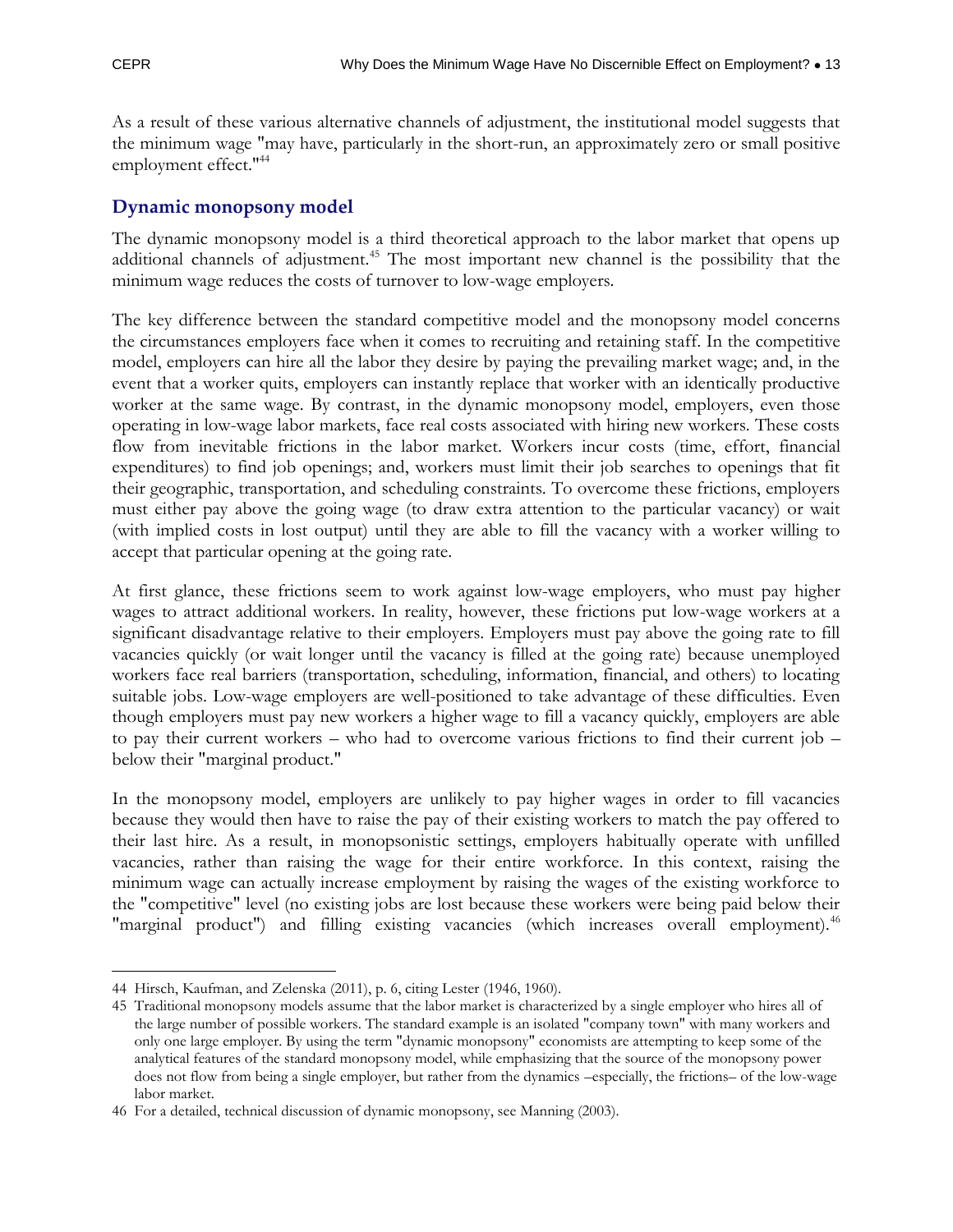|      |           |            | Number of   |              |              | Average hourly | Total        | Total        | Total        | Total       | Total       |
|------|-----------|------------|-------------|--------------|--------------|----------------|--------------|--------------|--------------|-------------|-------------|
|      |           |            | full-time   |              |              | increase for   | annual cost  | annual       | annual       | increase    | increase    |
|      | Minimum   |            | equivalent  |              | Share of all | workers        | of wage      | wage bill,   | wage bill,   | as share of | as share of |
|      | wage      | Legislated | workers     | Share of all | hours        | receiving      | increase     | in sweep     | all workers  | wage bill,  | wage bill,  |
|      | (nominal) | increase   | affected    | employees    | worked       | an increase    | (billions of | (billions of | (billions of | in sweep    | all workers |
|      | dollars)  | (percent)  | (thousands) | (percent)    | (percent)    | (dollars)      | dollars)     | dollars)     | dollars)     | (percent)   | (percent)   |
|      |           |            |             |              |              |                |              |              |              |             |             |
| 1989 | 3.35      |            |             |              |              |                |              |              |              |             |             |
| 1990 | 3.80      | 13.4       | 3,612,491   | 4.8          | 3.6          | 0.32           | 2.4          | 26.2         | 2,267.4      | 9.2         | 0.11        |
| 1991 | 4.25      | 11.8       | 4,199,152   | 5.6          | 4.2          | 0.34           | 3.0          | 34.2         | 2,369.0      | 8.7         | 0.13        |
|      |           |            |             |              |              |                |              |              |              |             |             |
| 1995 | 4.25      |            |             |              |              |                |              |              |              |             |             |
| 1996 | 4.75      | 11.8       | 2,959,023   | 3.8          | 2.8          | 0.41           | 2.5          | 26.8         | 3,068.8      | 9.4         | 0.08        |
| 1997 | 5.15      | 8.4        | 4,902,738   | 6.0          | 4.5          | 0.26           | 2.7          | 49.9         | 3,242.7      | 5.3         | 0.08        |
|      |           |            |             |              |              |                |              |              |              |             |             |
| 2006 | 5.15      |            |             |              |              |                |              |              |              |             |             |
| 2007 | 5.85      | 13.6       | 1,214,946   | 1.3          | 1.0          | 0.49           | 1.2          | 13.6         | 5,317.6      | 9.1         | 0.02        |
| 2008 | 6.55      | 12.0       | 1,936,789   | 2.1          | 1.6          | 0.45           | 1.8          | 24.5         | 5,536.5      | 7.4         | 0.03        |
| 2009 | 7.25      | 10.7       | 2,407,638   | 2.7          | 2.0          | 0.37           | 1.9          | 34.5         | 5,546.5      | 5.4         | 0.03        |
|      |           |            |             |              |              |                |              |              |              |             |             |

#### **TABLE 1 Total wage bill impact of recent minimum-wage increases**

Notes: Authors' analysis of Current Population Survey.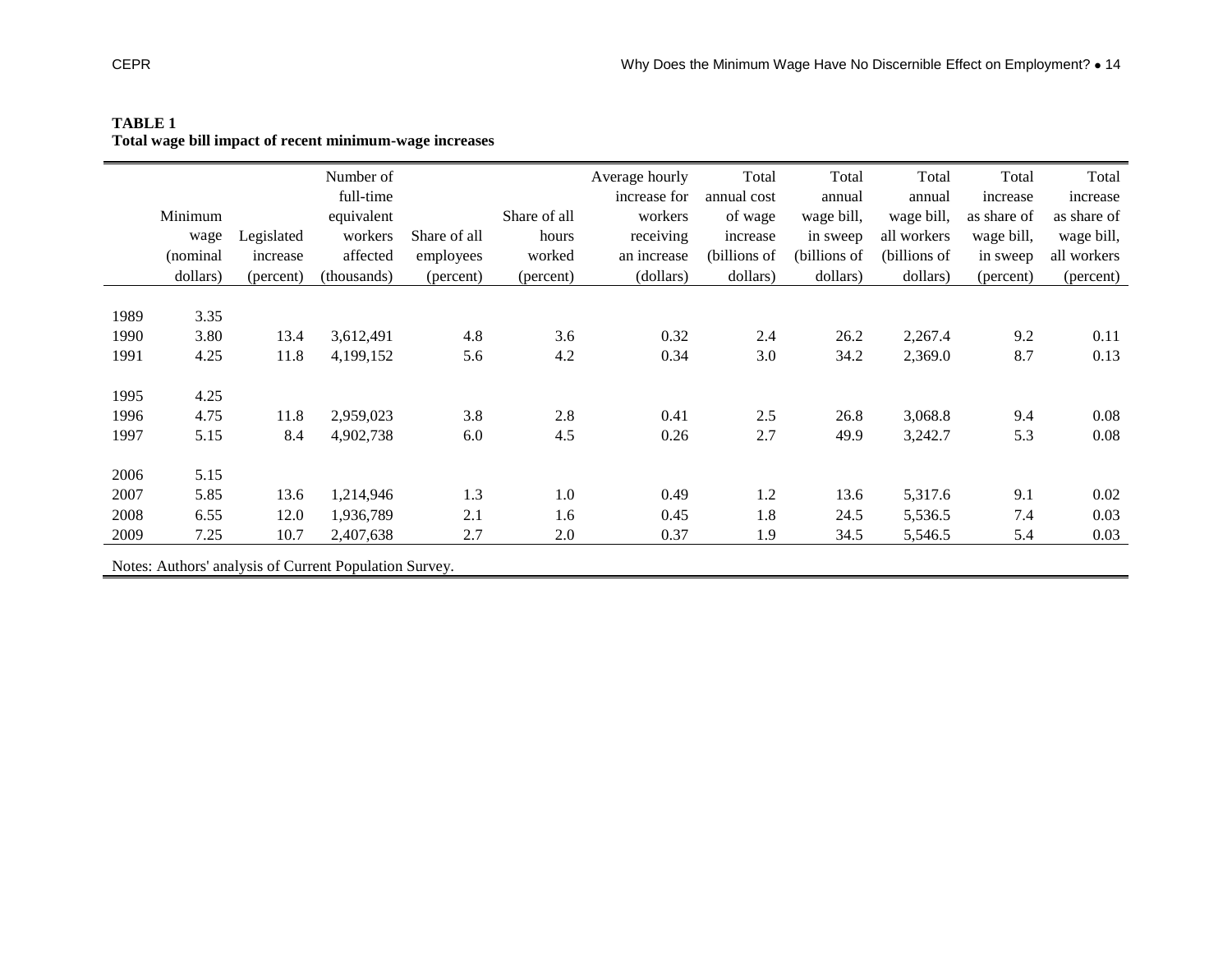#### <span id="page-16-0"></span>**Size of Adjustment**

The three distinct theoretical approaches to the minimum wage suggest a large number of possible channels of adjustment. Before reviewing the evidence on these various channels, however, it is useful to have an idea of the size of the adjustment that a typical minimum-wage increase requires.

**Table 1** presents data on the wage costs of last three rounds of federal minimum wage increases: the 1990-91 increases (from \$3.35 to \$4.25); the 1996-97 increases (from \$4.25 to \$5.15); and the 2007- 2009 increases (from \$5.15 to \$7.25). Each of the annual increases in the statutory level of the minimum wage was in the range of about 10 percent per year (a low of 8.4 percent to a high of 13.6 percent – see column two). The average increase in the wage costs of affected workers, however, was in all cases smaller than the increase in the statutory rate, ranging from a low of 5.3 percent to a high of 9.4 percent (see next-to-last column). The lower average actual increase simply reflects that not all of the workers who receive a pay boost after a minimum-wage increase receive the full increase (because they are already earning something above the old federal minimum, but below the new federal minimum). Even more importantly, the total direct wage cost of each of these minimum-wage increases was tiny relative to the total wage bill paid by employers – consistently less than 0.1 percent of total wages paid. Relative to the wage costs of minimum-wage workers, the size of each recent minimum-wage increases was modest (between about 5 and 10 percent of total wage costs for minimum-wage workers).<sup>47</sup> Relative to the total wage costs in the economy (that is including the wages of all employees, not just those earning the minimum wage), the wages costs of recent minimum-wage increases are very small.<sup>48</sup>

The size of these increases is directly relevant to the evaluation of possible channels of adjustment. For the typical minimum-wage increase, one or more of these alternative channels of adjustment – whether they are related to productivity increases, cuts in profits, reductions in earnings of higher earners, higher prices to consumers, or other mechanisms – must cope with what are relatively small total cost increases, when expressed as either a share of the total wages paid to minimum-wage workers or as a share of the total wages paid to all workers.

#### <span id="page-16-1"></span>**Possible Channels**

#### <span id="page-16-2"></span>**1. Reduction in hours worked**

The minimum wage does not raise the cost of hiring *workers* – it raises the cost of hiring an *hour of work* performed by those workers. Even within the competitive framework, employers might choose to respond to a minimum-wage increase by reducing workers' hours, rather by reducing the total number of workers on payroll.<sup>49</sup>

If firms were to adjust entirely by cutting hours (that is, they used no other adjustment channel), a minimum-wage increase could still raise the living standard of minimum-wage workers, even in a competitive model of the labor market. Imagine, for example, that the minimum wage increased wages by 20 percent and lowered the number of hours worked by 10 percent. A part-time worker working, say 20 hours per week, would experience a 10 percent fall in hours to, 18 hours a week, but

 $\overline{a}$ 47 Moreover, these increases were typically preceded and followed by years when the minimum wage did not change at all.

<sup>48</sup> The cost of minimum-wage increases is even smaller when expressed as a share of total compensation – wages plus non-wage benefits such as health insurance.

<sup>49</sup> Michl (2000).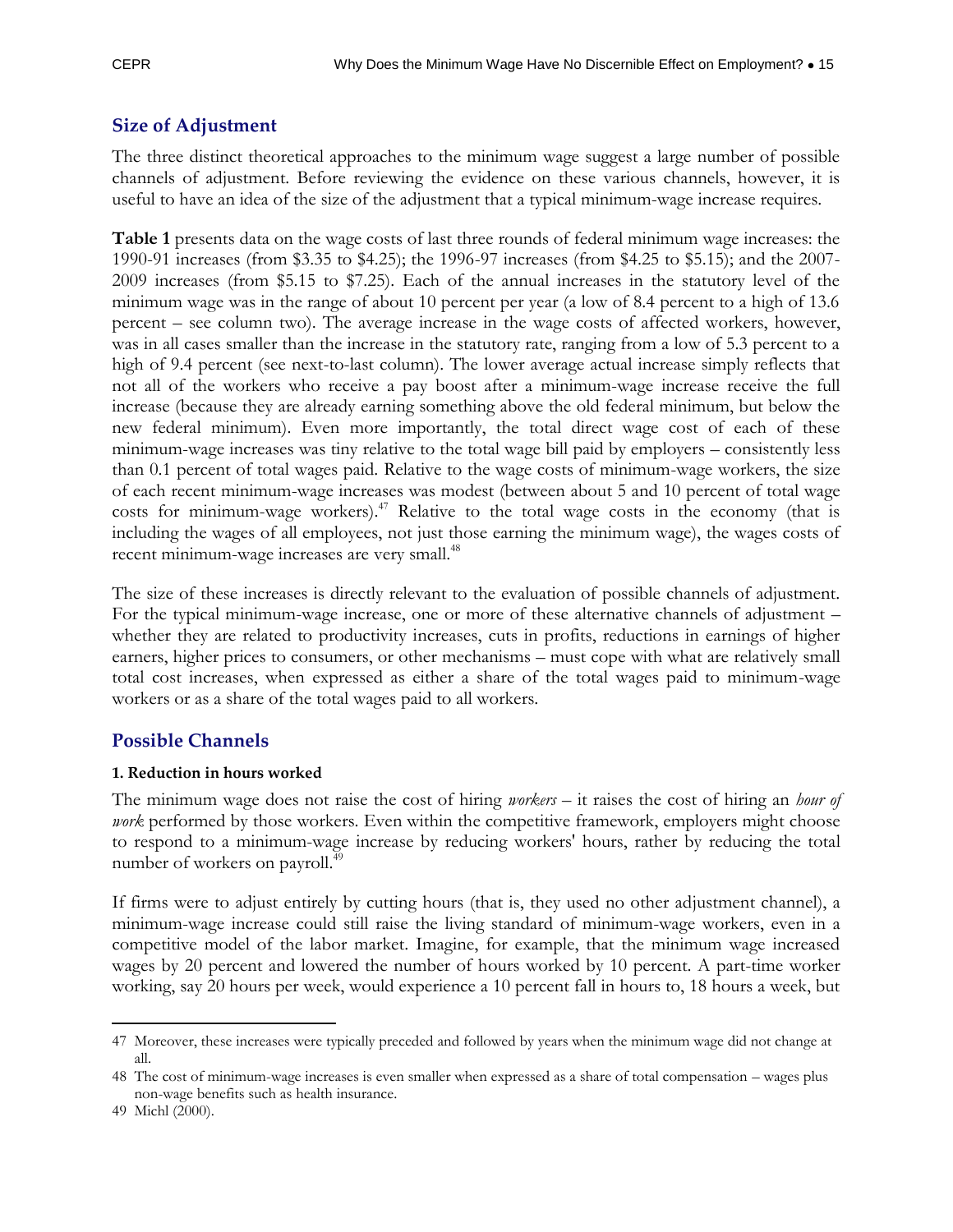would be paid 20 percent more for each of these 18 hours worked, for a net increase in weekly pay of 8 percent. Even if the reduction in hours was so large that it exactly offset the increase in the hourly wage, minimum-wage workers would still be better off after the increase because they would be earning exactly what they made before, but would now be working fewer hours per week to earn it. Hours adjustments would only reduce a worker's standard of living if the fall in hours were steeper than the rise in wages. $50$ 

The empirical evidence on hours effects is not conclusive. Based on indirect evidence, Dube, Lester, and Reich's study of the minimum wage across contiguous counties tentatively suggests that "the fall in hours is unlikely to be large."<sup>51</sup> Neumark and Wascher's review of the evidence concludes that "the question of how employers adjust average hours in response to a minimum wage increase is not yet resolved."<sup>52</sup>

#### <span id="page-17-0"></span>**2. Reductions in non-wage benefits**

Within the competitive framework, employers might respond to a minimum-wage increase by lowering the value of non-wage benefits, such as health insurance and pension contributions.

The empirical evidence, however, points to small or no effects along these lines. Based on their review of research as of the mid-1990s, Card and Krueger conclude: "The quantitative importance of nonwage offsets in response to a minimum-wage increase is an open question."<sup>53</sup> Their own study of fast-food restaurants in New Jersey showed no tendency for employers to cut the most common nonwage benefit offered, which was free or low-priced meals. <sup>54</sup> Simon and Kaestner's somewhat more recent review of the "relatively few studies of the effect of minimum wages on fringe benefits and working conditions<sup>"55</sup> also reports small or no effects of the minimum wage on nonwage benefits.<sup>56</sup> Simon and Kaetner's own analysis of data from the Current Population Survey found that: "...minimum wages have had no discernible effect on fringe benefits (specifically, on the receipt of health insurance, on whether the employer paid the whole premium cost, on whether family health insurance was provided, and on receipt of employer pensions).<sup>"57</sup>

#### <span id="page-17-1"></span>**3. Reductions in training**

 $\overline{a}$ 

Another channel of adjustment consistent with the competitive framework is the possibility that employers might reduce their expenditures on job training for low-wage workers.

The empirical evidence is not conclusive. In their review of the recent research on the minimum wage and training, Neumark and Wascher write: "Summing up all of the evidence on training, we

<sup>50</sup> Given the high level of turnover in many low-wage jobs, the distinction between employment and hours adjustments might be less important than it first seems. If low-wage jobs are typically of short duration and low-wage workers cycle in and out of low-wage jobs during the course of the year, even a reduction in the number of low-wage jobs might, in practice, look to low-wage workers like only a reduction in hours. Low-wage workers would spend somewhat more time in between jobs, but be paid more for each job they did land. As a result, depending on the elasticities involved (the responsiveness of employment to minimum-wage changes), their annual hours could fall, but their annual incomes could rise.

<sup>51</sup> Dube, Lester, and Reich (2010), p. 956.

<sup>52</sup> Neumark and Wascher (2008), p.78.

<sup>53</sup> Card and Krueger (1995), p. 169.

<sup>54</sup> Card and Krueger (1994).

<sup>55</sup> Simon and Kaestner (2004), p. 53.

<sup>56</sup> Citing Wessels (1980); Alpert (1986); Card and Krueger (1994); Royalty (2000).

<sup>57</sup> Simon and Kaestner (2004), p. 67.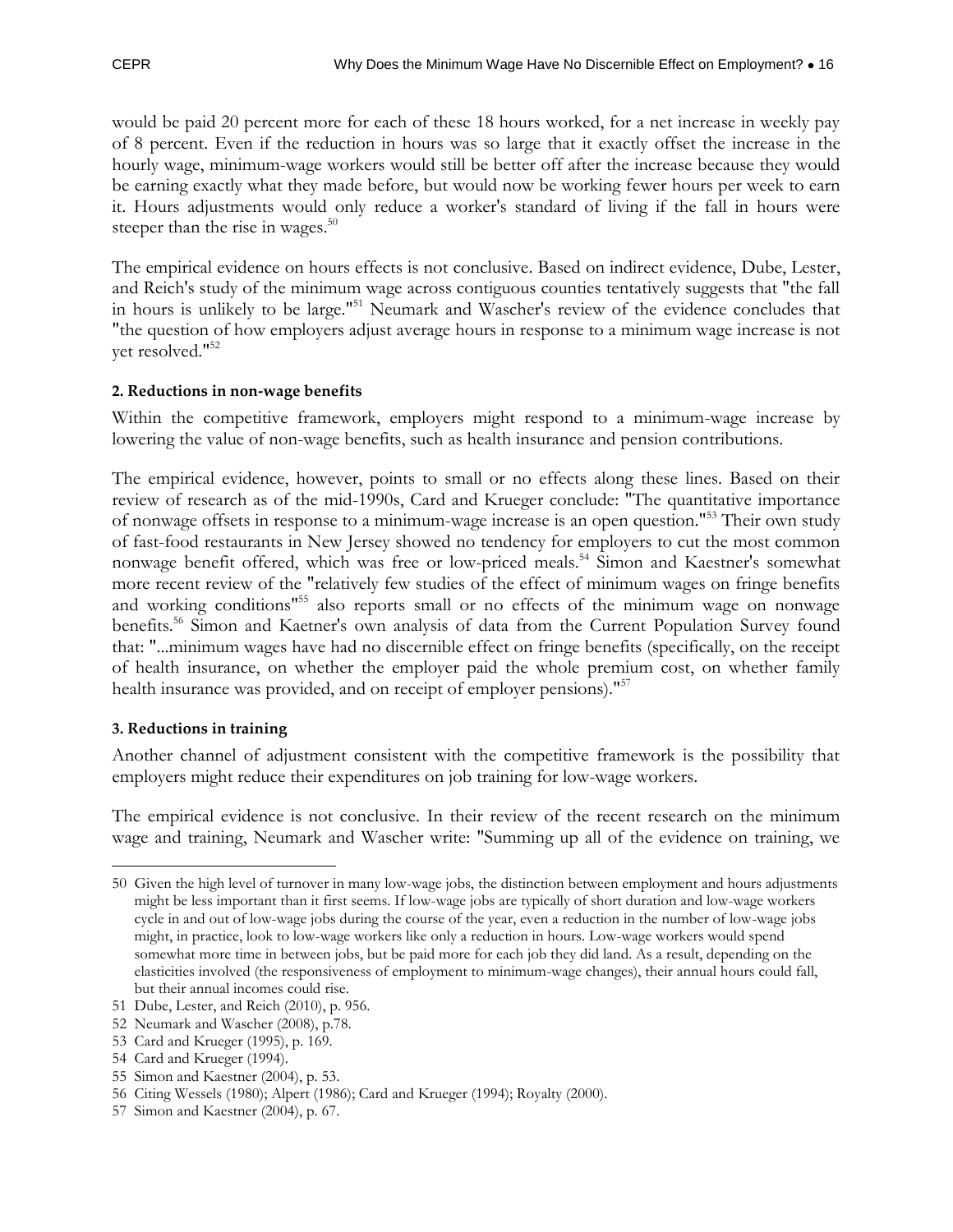can only conclude that the evidence is mixed. Our own research tends to find negative effects of minimum wages on training, but most of the other recent research finds little evidence of an effect in either direction."<sup>58</sup>

One reason that the research has not identified clear effects of the minimum wage on training may be that the institutional model provides a better description of the labor market than the standard competitive model. In the institutional model, employers may respond to a higher wage floor by *increasing* training for low-wage workers in order to raise their productivity to a level commensurate with their new, higher earnings.<sup>59</sup>

#### <span id="page-18-0"></span>**4. Changes in employment composition**

Employers may adjust to a higher minimum wage by "upgrading" the skill level of their workforce, rather than cutting the level of their staffing. This process could conceivably work against the employment prospects of less-educated and less-experienced workers, especially, the argument goes, black and Latino teens. As Walter E. Williams argues:

"...when faced with legislated wages that exceed the productivity of some workers, firms will make adjustments in their use of labor. One adjustment is not only to hire fewer youths but also to seek among them the more highly qualified candidates. It turns out for a number of socioeconomic reasons that white youths, more often than their black counterparts, have higher levels of educational attainment and training. Therefore, a law that discriminates against low-skilled workers can be expected to place a heavier burden on black youths than on white ones."<sup>60</sup>

Donald Deere, Kevin Murphy, and Finis Welch (1995) and Sabia, Burkhauser, and Hansen (2012) make arguments along these lines in their studies of workers with less than a high school degree.<sup>61</sup>

As Allegretto, Dube, and Reich note, however, a theoretical case can be made that minimum wages might instead *improve* the relative employment prospects of disadvantaged workers: "An alternative view suggests that barriers to mobility are greater among minorities than among teens as a whole. Higher pay then increases the returns to worker search and overcomes existing barriers to employment that are not based on skill and experience differentials."<sup>62</sup> A higher minimum wage could help disadvantaged workers to cover the costs of finding and keeping a job, including, for example, transportation, child-care, and uniforms.

Allegretto, Dube, and Reich's (2011) own research on the employment effect of the minimum wage on teens looks separately at the effects on white, black, and Hispanic teens. For the period 1990 through 2009, which includes three recessions and three rounds of increases in the federal minimum wage, they find no statistically significant effect of the minimum wage on teens as a whole, or on any of the three racial and ethnic groups, separately, after they control for region of the country. Using a

 $\overline{a}$ 58 Neumark and Wascher (2008), p. 207.

<sup>59</sup> In their analysis of the minimum wage and training, Acemoglu and Pischke (2001) use a noncompetitive, but not explicitly "institutional" model and arrive at a similar conclusion: "In contrast, in noncompetitive labor markets, minimum wages tend to increase training of affected workers because they induce firms to train their unskilled employees."

<sup>60</sup> Williams (2011), pp. 45-46

<sup>61</sup> Deere, Murphy, and Welch also studied outcomes for minority youth.

<sup>62</sup> Allegretto, Dube, and Reich (2011), p. 228, who cite Raphael and Stoll (2002) on this point.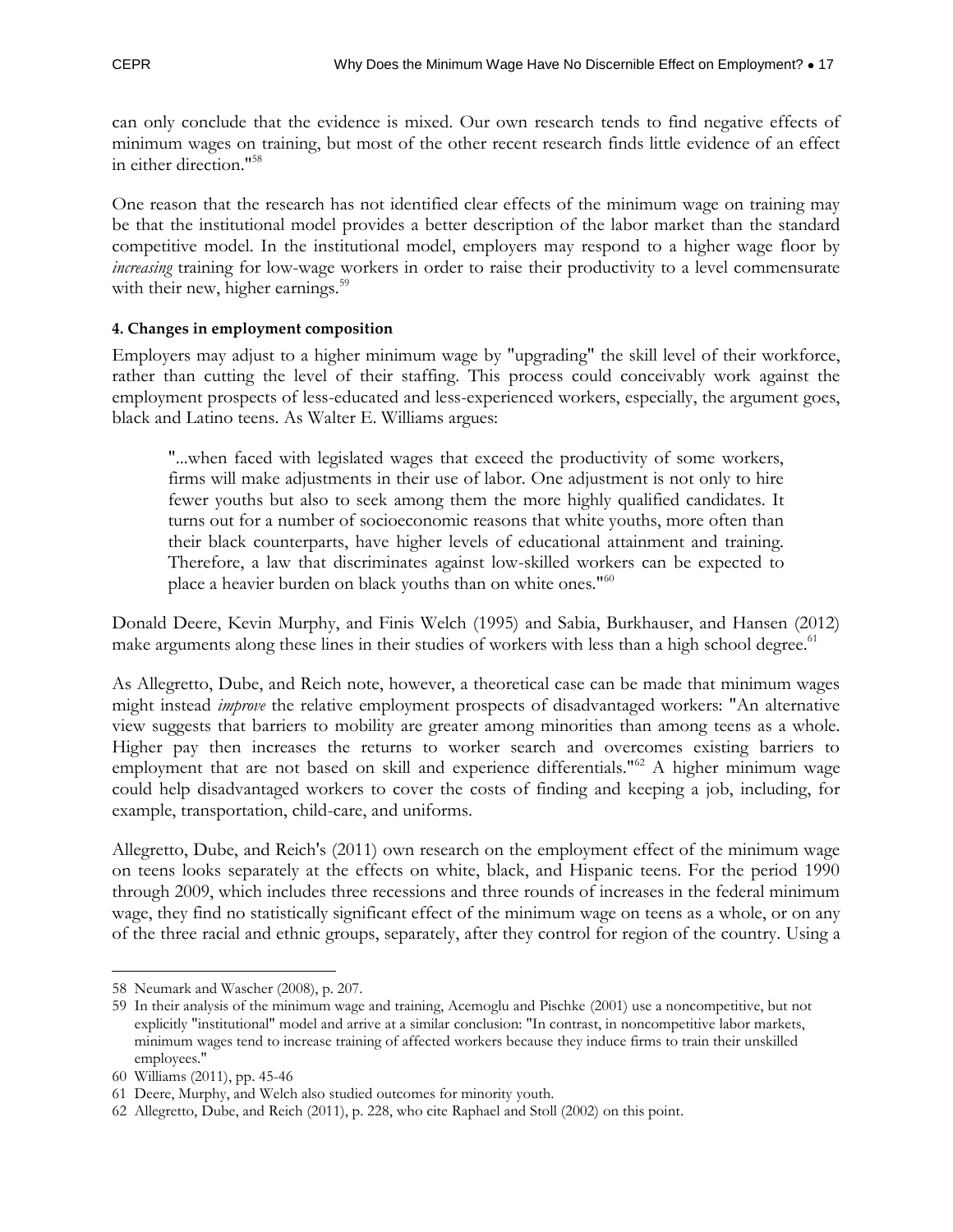similar methodology, Dube, Lester, and Reich (2012) detect no evidence that employers changed the age or gender composition in the restaurant sector in response to the minimum wage. In a study of detailed payroll records for a large retail firm with more than 700 stores, Laura Giuliano (2012) found that teens from more affluent areas increased their labor supply (and employment) after the 1996-1997 increases in the minimum wage, while employment of teens in less affluent areas experienced no statistically significant change in employment. Recent research by Sabia, Burkhauser, and Hansen (2012) finds job losses among younger, less-educated workers, but not older, lesseducated workers. The Sabia, Burkhauser, and Hansen findings, however, are subject to the critiques mentioned earlier – they find job losses well outside the range of the bulk of earlier research and their results are based on a single state-level experiment with the minimum wage and may not be representative.

#### <span id="page-19-0"></span>**5. Higher prices**

Employers may respond to a higher minimum wage by passing on the added costs to consumers in the form of higher prices. In a purely competitive economy, where all firms are experiencing the same increase in labor costs in response to a minimum-wage increase, economic theory predicts that at least a portion of the cost increase will be passed through to consumers.

Sara Lemos has conducted a comprehensive review of the 30 or so academic papers on the price effects of the minimum wage. She concludes: "Despite the different methodologies, data periods and data sources, most studies reviewed above found that a 10% US minimum wage increase raises food prices by no more than 4% and overall prices by no more than 0.4%"; and "[t]he main policy recommendation deriving from such findings is that policy makers can use the minimum wage to increase the wages of the poor, without destroying too many jobs or causing too much inflation."<sup>63</sup> Neumark and Wascher agree with Lemos's assessment about the likely price effects (while disagreeing with her conclusions about the overall usefulness of the minimum wage): "Both because of the relatively small share of production costs accounted for by minimum wage labor and because of the limited spillovers from a minimum wage increase to wages of other workers, the effect of a minimum wage increase on the overall price level is likely to be small."<sup>64</sup> Other recent research by Daniel Aaronson, Eric French, and James MacDonald on restaurant pricing, a sector with a high share of low-wage workers suggests that the price effects are likely to be lower than the upper bounds suggested by Lemos. Aaronson, French, and MacDonald "find that a 10 percent increase in the minimum wage increases prices by roughly 0.7 percent."<sup>65</sup>

#### <span id="page-19-1"></span>**6. Improvements in efficiency**

The "institutional" model of the labor market suggests that employers may respond to a minimumwage increase with efforts to improve operational efficiency including "tighter human resource practices..., increased performance standards and work effort, and enhanced customer services."<sup>66</sup> Employers might prefer these kinds of adjustments to cutting employment (or hours) because employer actions that reduce employment can "hurt morale and engender retaliation"<sup>67</sup> In

<sup>63</sup> Lemos (2008), p. 208.

<sup>64</sup> Neumark and Wascher (2008), p. 248.

<sup>65</sup> Aaronson, French, and MacDonald (2008), p. 697. In their study of the San Francisco citywide minimum wage, Dube, Naidu, and Reich found that prices "increased significantly" at fast-food restaurants, but not at table-service restaurants (2007, p. 542).

<sup>66</sup> Hirsch, Kaufman, and Zelenska (2011), p. 7.

<sup>67</sup> Hirsch, Kaufman, and Zelenska (2011), pp. 6-7.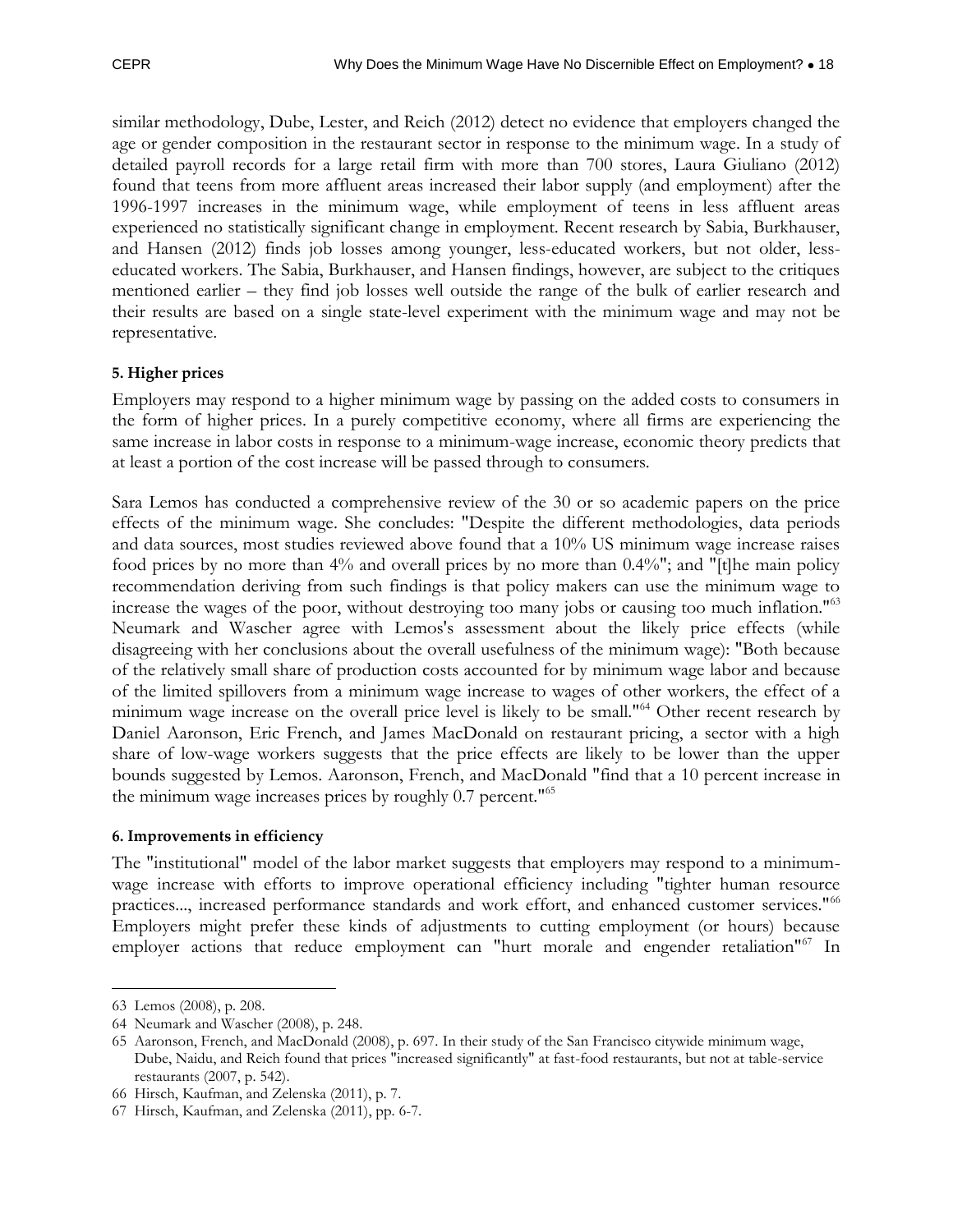institutional models – different from competitive models where firms are always assumed to be operating at peak efficiency – firms generally have some scope for increasing output, albeit usually at a cost of greater managerial effort.

Little direct evidence exists on operational and human resource efficiencies as a channel of adjustment. Hirsch, Kaufman, and Zelenska's study of the impact of the federal minimum-wage increase on 81 fast-food restaurants in Georgia and Alabama, however, asked fast-food managers specifically about scope for efficiency improvements in response to the minimum-wage rise. About 90 percent of managers indicated that they planned to respond to the minimum-wage increase with increased performance standards such as "requiring a better attendance and on-time record, faster and more proficient performance of job duties, taking on additional tasks, and faster termination of poor performers."<sup>68</sup> Roughly the same share of managers said that they sought to "boost morale" by presenting the minimum-wage increase as a "challenge to the store" and using this as a way "to energize employees to improve productivity<sup>"69</sup> Based on their interviews with store managers, Hirsch, Kaufman, and Zelenska suggest that a minimum-wage increase may function as a "catalyst or shock that forces managers to step out of the daily routine and think about where cost savings can occur." $70, 71$ 

#### <span id="page-20-0"></span>**7. "Efficiency wage" responses from workers**

A higher minimum wage may also motivate workers to work harder, independently of any actions by employers to increase productivity. According to "efficiency wage" theory, wages above the competitive-market rate may elicit greater work effort for several reasons. As Carl Shapiro and Joseph Stiglitz (1984) have argued, higher pay increases the cost to workers of losing their job, potentially inducing greater effort from workers in order to reduce their chances of being fired.<sup>72</sup> George Akerlof (1982), arguing from a more sociological point of view, has suggested that workers may see higher wages as a gift from employers, leading workers to reciprocate by working harder.<sup>73</sup>

While a large body of research has attempted to test for the existence of "efficiency wages," few studies directly address the theoretical or empirical link between efficiency wages and the minimum wage. James Rebitzer and Lowell Taylor (1995), for example, have developed a formal model that demonstrates that a minimum wage in the context of efficiency wages "may increase the level of employment in low wage jobs." But, to my knowledge, there are no studies testing for efficiency wage effects in connection with the U.S. minimum wage.

 $\overline{a}$ 68 Hirsch, Kaufman, and Zelenska (2011), p. 27.

<sup>69</sup> Hirsch, Kaufman, and Zelenska (2011), pp. 28-29.

<sup>70</sup> Hirsch, Kaufman, and Zelenska (2011), p. 29.

<sup>71</sup> Card and Krueger report that the "Dollar General Corporation noted in its 1992 annual report that the impact of the 1992 minimum wage hike was minimized due to "greater employee productivity." (1995, p. 323) It is not clear whether Dollar General viewed these changes as related to management's cost-saving efforts or "efficiency wage" considerations (the next channel of adjustment considered here) or some other channel.

<sup>72</sup> Shapiro and Stiglitz (1984).

<sup>73</sup> Efficiency wages may work through other channels, some covered elsewhere here, others less relevant to the minimum wage, see, for example, Katz: "Efficiency wage theories suggest that firms may find it profitable to pay workers' wages above the market clearing level since such wage premiums can help reduce turnover, prevent worker malfeasance and collective action, attract higher-quality employees, and facilitate the elicitation of effort by creating feelings of equitable treatment among employees." (1986, pp. 270-271)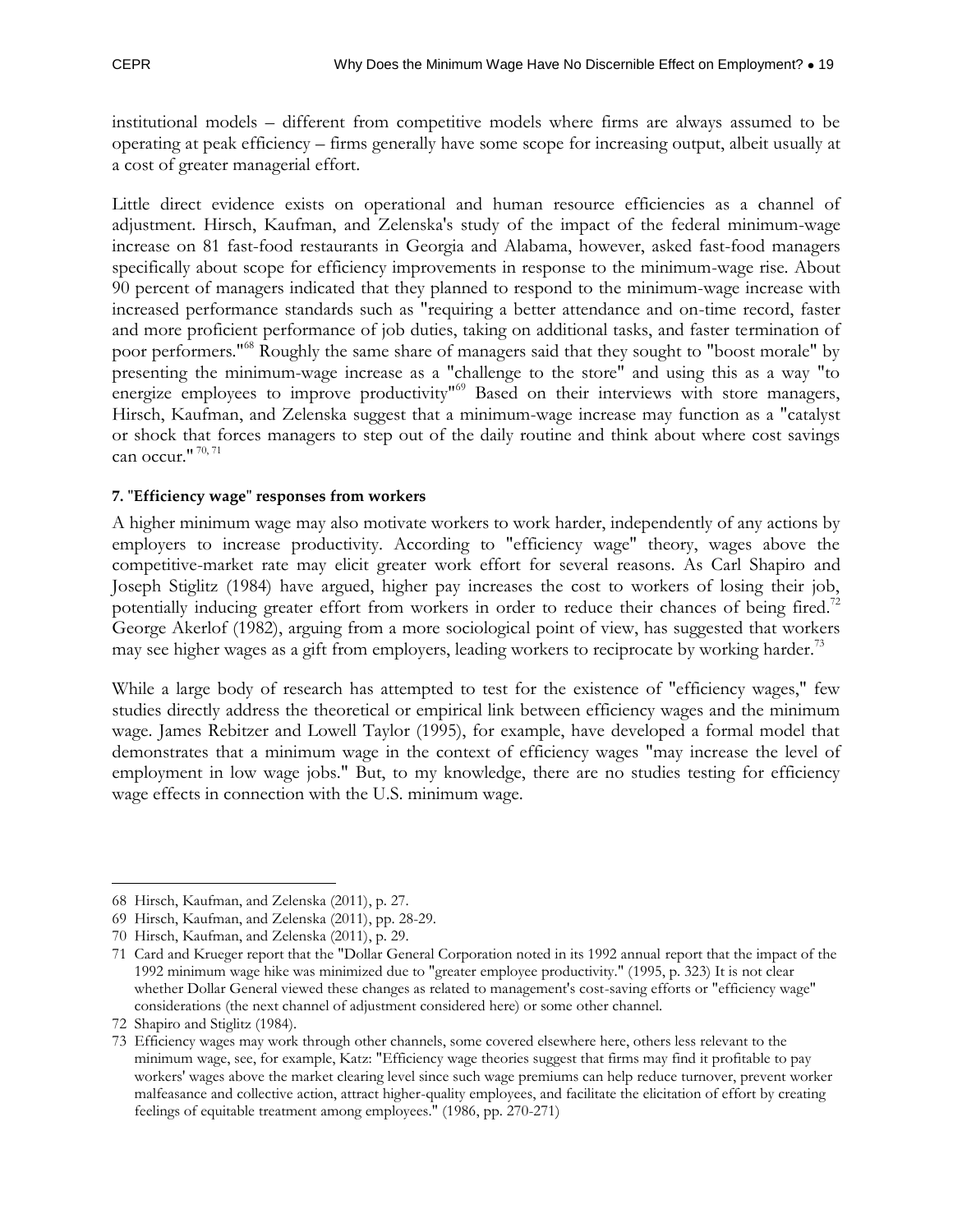#### <span id="page-21-0"></span>**8. Wage compression**

Employers faced with higher wage costs for their low-wage workers may also seek to make up for these costs by cutting the earnings of higher-wage workers. Large changes over time within the United States, as well as large differences across countries, in the relative pay of high- and low-wage workers suggest that employers have some scope in setting relative wages. In the specific context of a minimum-wage increase, Hirsch, Kaufman, and Zelenska found that almost half of the employers they interviewed said that, in the wake of a federal minimum-wage increase, they "would delay or limit pay raises/bonuses for more experienced employees." <sup>74</sup> Broader studies of the U.S. economy also conclude that the minimum wage compresses the overall wage distribution.<sup>75</sup> These empirical findings give some support to the possibility that employers may compensate for higher wage costs at the bottom by cutting wages of workers who nearer to the top.

#### <span id="page-21-1"></span>**9. Reduction in profits**

Employers may also absorb the extra costs associated with a minimum-wage increase by accepting lower profits.<sup>76</sup> Unfortunately, "there is almost a complete absence of any study directly examining the impact of minimum wages on firm profitability"<sup>77</sup> Card and Krueger (1995) report the results of several attempts to analyze the impact of minimum-wage increases on firm profits in the United States, but found only a "mixed" and "tentative" effect. More recently, Mirko Draca, Stephen Machin, and John Van Reenen analyzed British firm-level data and concluded that "wages were significantly raised, and firm profitability was significantly reduced by the minimum wage introduction." <sup>78</sup>

#### <span id="page-21-2"></span>**10. Increases in demand (minimum wage as stimulus)**

Particularly when the economy is in a recession or operating below full employment, a minimumwage increase may also increase demand for firms' goods and services, offsetting the increase in employer costs.

Since the minimum wage transfers income from employers (who generally have a high savings rate) to low-wage workers (who generally have a low savings rate), a minimum-wage rise could spur consumer spending. This increase in spending could potentially compensate firms for the direct increase in wage costs.

Doug Hall and David Cooper (2012), for example, estimate that an increase in the minimum-wage from its current level of \$7.25 per hour to \$9.80 per hour by July 2014 would increase the earnings low-wage workers by about \$40 billion over the period. The result, they argue, would be a significant increase in GDP and employment:

 $\overline{a}$ 74 Hirsch, Kaufman, and Zelenska (2011), p. 28.

<sup>75</sup> See, for example, DiNardo, Fortin, and Lemieux (1996), and Autor, Mannning, and Smith (2010).

<sup>76</sup> In the competitive labor-market case, Neumark and Wascher note: "prices rise to match the increase in marginal costs associated with a higher minimum wage, but, as a result, output and profits decline." (2008, p. 243) In the case of dynamic monopsony, however, as Card and Krueger explain: "...if a minimum wage forces the firm to pay slightly more than its optimally-selected wage, then the firm will offset virtually all of this extra cost by savings from being able to fill vacancies more rapidly, having lower turnover, improved morale, etc. Any decline in profitability is of second-order magnitude..." (1995, p. 323).

<sup>77</sup> Draca, Machin, and Van Reenen (2011), p. 130.

<sup>78</sup> Draca, Machin, and Van Reenen (2011), p. 149. They also found "no significant effects on employment or productivity." (p. 130)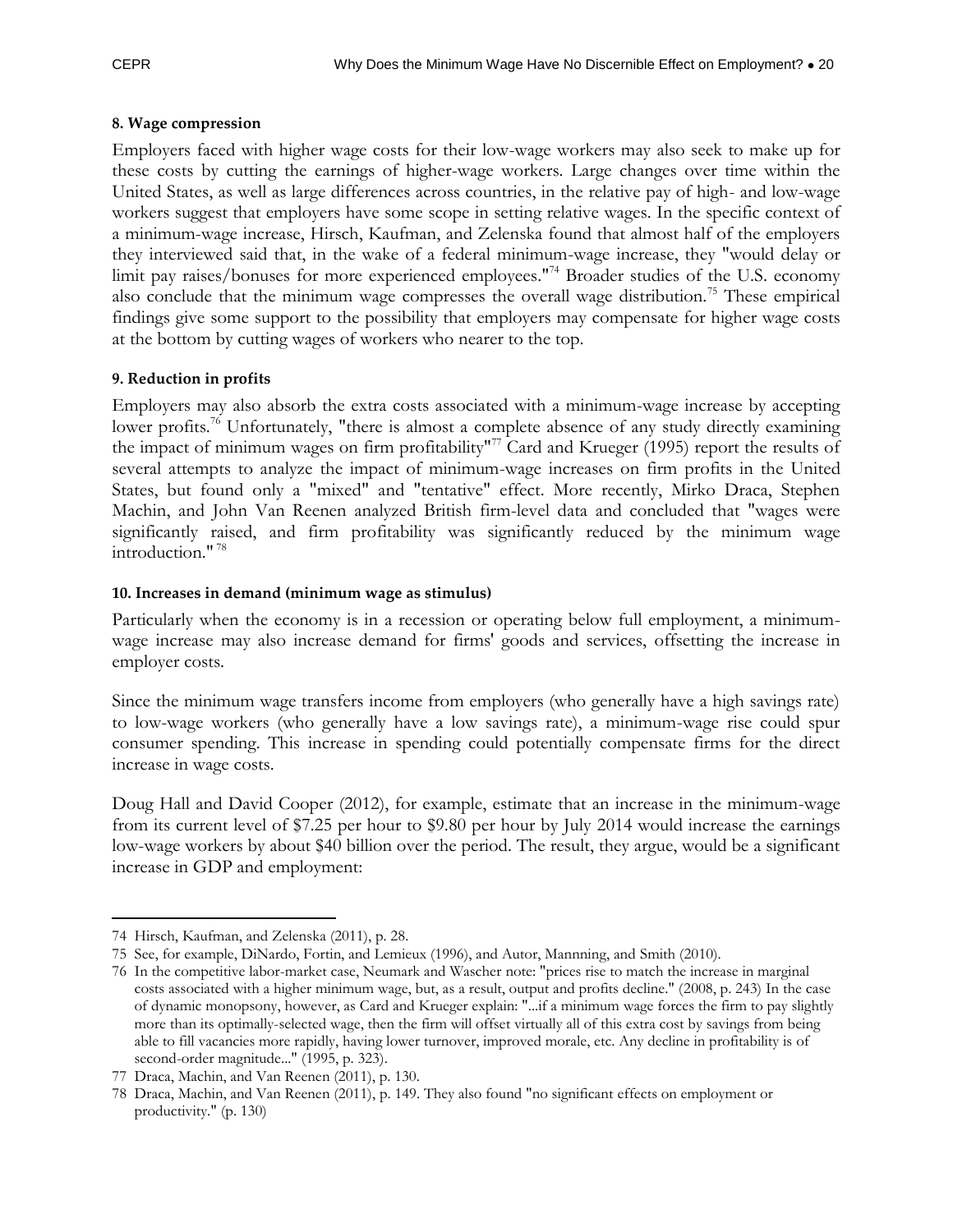"Using... standard fiscal multipliers to analyze the jobs impact of an increase in compensation of low-wage workers and decrease in corporate profits that result from a minimum-wage increase, we find that increasing the national minimum wage from \$7.25 to \$9.80... would result in a net increase in economic activity of approximately \$25 billion over the phase-in period and... generate approximately 100,000 new jobs."<sup>79</sup>

#### <span id="page-22-0"></span>**11. Reduced turnover**

The "dynamic monopsony" model of the labor market is sometimes referred to as a "frictions model"<sup>80</sup> because these models take seriously the idea that workers and employers must contend with important deviations from the smooth functioning of the standard, perfectly competitive model. Perhaps the most important frictions in the low-wage labor market involve the high rate of turnover (which is assumed to be zero in the standard competitive model). Because many low-wage workers are constrained by scheduling responsibilities (child care, for example), transportation limitations (lack of a reliable car or inadequate public transportation), and only partial information about available vacancies in their local labor market, employers paying the "going wage" often face significant recruitment costs in the form of unfilled vacancies, rapid turnover, and related screening and training expenses.

In frictions models, a higher minimum wage makes it easier for employers to recruit and retain employees, lowering the cost of turnover. These cost savings may compensate some or all of the increased wage costs, allowing employers to maintain employment levels.<sup>81</sup> Moreover, if the minimum wage reduces the number and the average duration of vacancies, the employment response to a minimum-wage increase could even be positive.<sup>82</sup>

Dube, Lester, and Reich (2012) adapted their "contiguous counties" methodology (Dube, Lester, Reich, 2010), which they had used to measure the effect of differences in minimum wages on restaurant employment across U.S. counties, to look at the effect of the minimum wage on labor turnover among teens and restaurant workers. They find "...striking evidence that separations, new hires, and turnover rates for teens and restaurant workers fall substantially following a minimum wage increase..."<sup>83</sup> Their findings, using nationally representative data, are consistent with local case studies of the minimum wage and related "living wage" laws, including Dube, Naidu, and Reich's (2007) analysis of the San Francisco city-wide minimum wage; Fairris (2005) studying local government contractors in Los Angeles; Howes (2005) on homecare workers in California; and Reich, Hall, and Jacobs (2005) on workers at the San Francisco airport.<sup>84</sup>

<sup>79</sup> Hall and Cooper (2012), p. 9.

<sup>80</sup> Dube, Lester, Reich (2012).

<sup>81</sup> This raises the question of why employers don't already pay the higher wages. The short answer is that some firms already do so. The key issue here is that both strategies – lower wages and high turnover versus higher wages and low turnover – can both be profitable. Employers choose the strategy that they prefer or that works best for them, but both strategies can succeed, side-by-side, in the market place. The minimum wage limits employers' choices to strategies that are consistent with wages at least as high as the minimum wage.

<sup>82</sup> The costs of turnover can be high, even for low-wage workers. See, for example, the CLASP-CEPR Turnover Calculator, http://www.cepr.net/calculators/turnover\_calc.html or Boushey and Glynn (2012).

<sup>83</sup> Dube, Lester, Reich (2010), p. 2.

<sup>84</sup> All cited in Dube, Lester, and Reich (2012).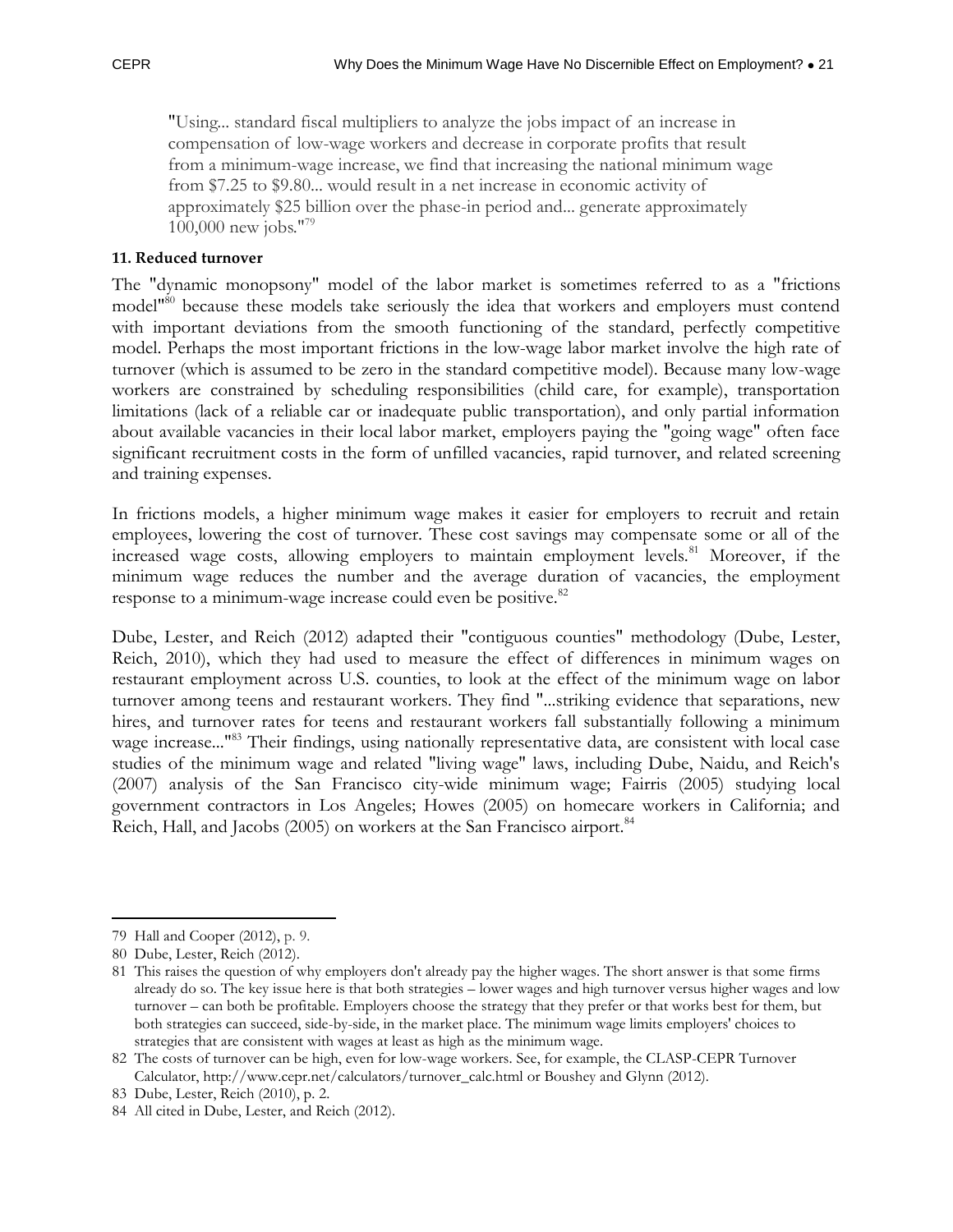# <span id="page-23-0"></span>**Discussion**

Across all of the empirical research that has investigated the issue, minimum-wage increases are consistently associated with statistically significant and economically meaningful increases in the *wages* of affected workers. At the same time, what is striking about the preceding review of possible channels of adjustment – including employment – is how often the weight of the empirical evidence is either inconclusive (statistically insignificant or positive in some cases and negative in others) or suggestive of only small economic effects.

One plausible explanation for these findings is that employers (and workers) respond on multiple fronts to any increase in the minimum wage. Individual establishments will follow different paths that depend on a complex set of circumstances that economists – operating with what is, even in the best of circumstances, a limited set of data – cannot fully capture or explain. Some employers may cut hours; others, fringe benefits; still others, the wages of highly paid workers. Some employers may raise prices (particularly if their competitors are experiencing similar cost increases in response to the minimum wage). Some employers may see their profits fall (along with those of their competitors), while others may reorganize the work process in order to lower costs. Some of the strongest evidence suggests that many employers may experience declines in costly turnover. And workers may respond to the higher wage by working harder. Any of these channels might be sufficient to eliminate the need for employment cuts or reduce the size of employment cuts to a level below where they can be reliably measured.

Employers and workers at the same establishment may follow more than one of these adjustment paths at the same time. Given the modest costs associated with historical increases in the minimum wage, it seems entirely plausible that small adjustments across a few of these margins could more than compensate for the higher wage floor.

Some of these adjustment paths reduce the benefit of the minimum wage to affected workers (reductions in non-wage benefits or training), but most have an ambiguous effect (reductions in hours or increased work effort) or no effect (lower profits or wage compression within a firm) on the well-being of low-wage workers. And some adjustment channels arguably improve workers' wellbeing (lower turnover or increased consumer demand).

The strongest evidence suggests that the most important channels of adjustment are: reductions in labor turnover; improvements in organizational efficiency; reductions in wages of higher earners ("wage compression"); and small price increases.

# <span id="page-23-1"></span>**Conclusion**

Economists have conducted hundreds of studies of the employment impact of the minimum wage. Summarizing those studies is a daunting task, but two recent meta-studies analyzing the research conducted since the early 1990s concludes that the minimum wage has little or no discernible effect on the employment prospects of low-wage workers.

The most likely reason for this outcome is that the cost shock of the minimum wage is small relative to most firms' overall costs and only modest relative to the wages paid to low-wage workers. In the traditional discussion of the minimum wage, economists have focused on how these costs affect employment outcomes, but employers have many other channels of adjustment. Employers can reduce hours, non-wage benefits, or training. Employers can also shift the composition toward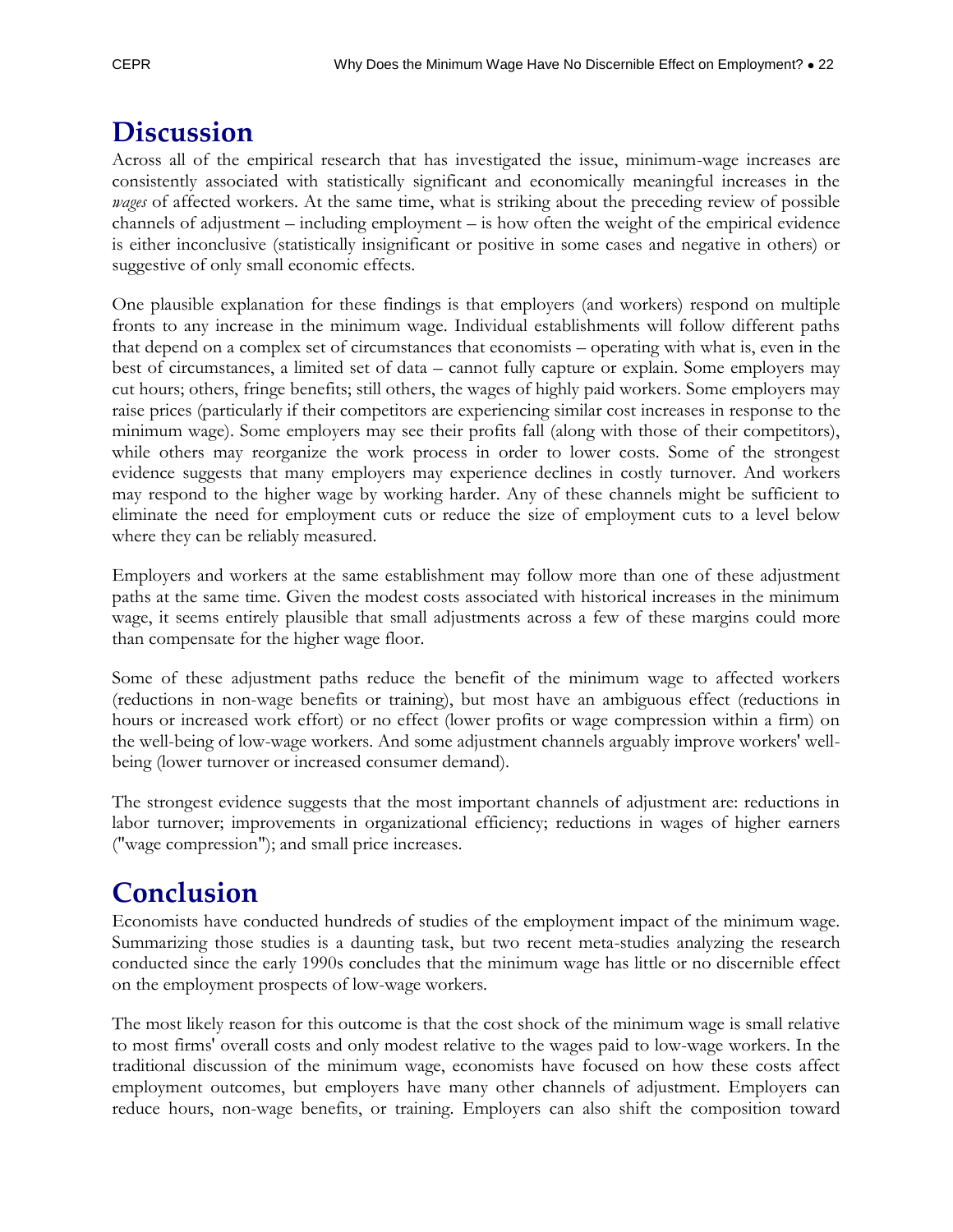higher skilled workers, cut pay to more highly paid workers, take action to increase worker productivity (from reorganizing production to increasing training), increase prices to consumers, or simply accept a smaller profit margin. Workers may also respond to the higher wage by working harder on the job. But, probably the most important channel of adjustment is through reductions in labor turnover, which yield significant cost savings to employers.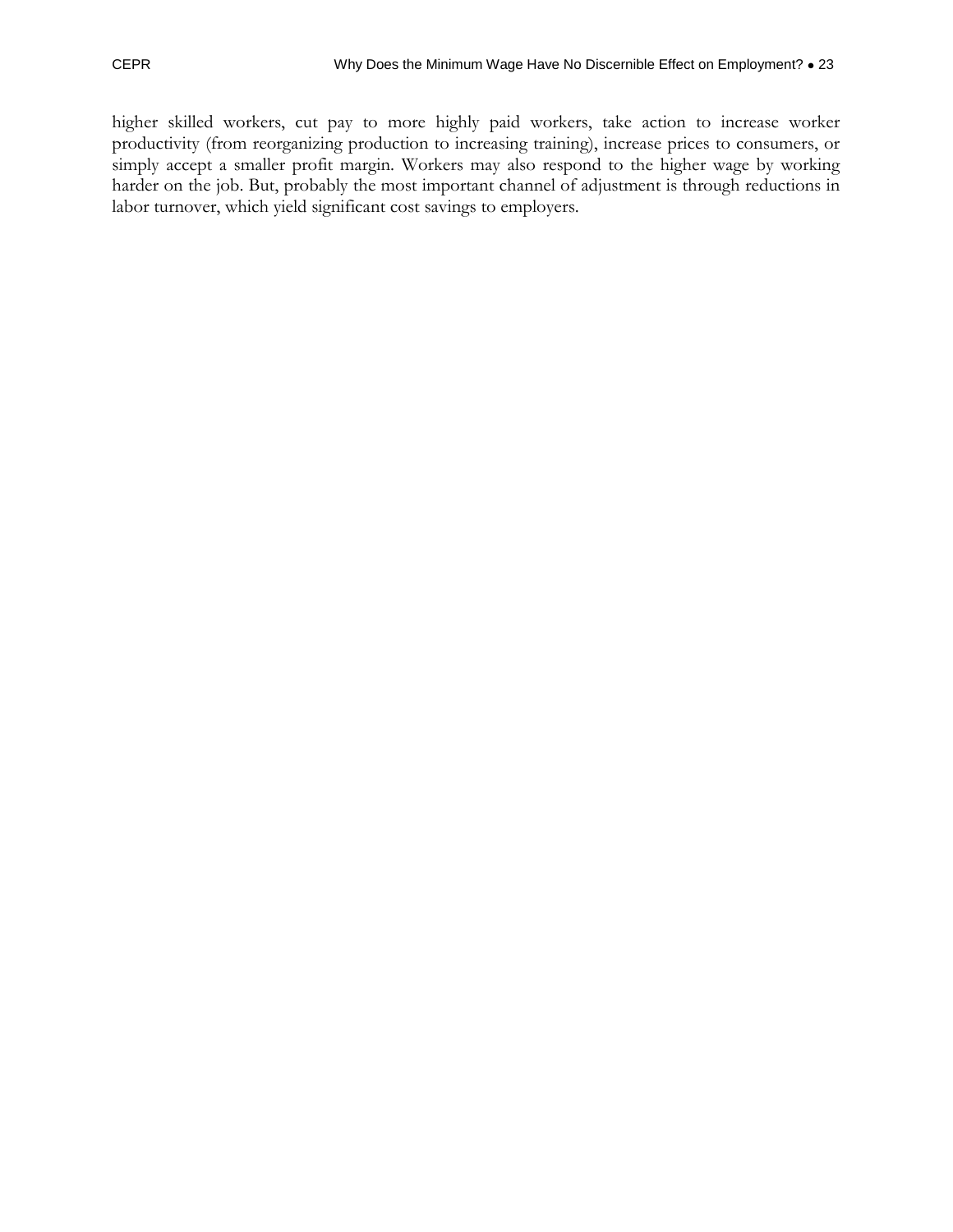- <span id="page-25-0"></span>Acemoglu, Daron and Jorn-Steffen Pischke. 2001. "Minimum Wages and On-the-Job Training." IZA Discusion Paper No. 384. Germany: Institute for the Study of Labor. http://ftp.iza.org/dp384.pdf
- Addison, John T., McKinley L. Blackburn, and Chad D. Cotti. 2012. "The Effects of Minimum Wages on Labor Market Outcomes: County-Level Estimates from the U.S. Restaurant and Bar Sector." *British Journal of Industrial Relations*, vol. 50, no. 3, pp. 412-435.
- Akerlof, George A. 1982. "Labor contracts as partial gift exchange." *Quarterly Journal of Economics*, vol. 97, no. 4, pp. 543-569.
- Allegretto, Sylvia A., Arindrajit Dube, and Michael Reich. 2011. "Do Minimum Wages Really Reduce Teen Employment? Accounting for Heterogeneity and Selectivity in State Panel Data." *Industrial Relations*, vol. 50, no. 2, pp. 205-240.
- Alpert, William T. 1986. *The Minimum Wage in the Restaurant Industry*. New York: Praeger.
- Autor, David H., Alan Manning, and Christopher L. Smith. 2010. "The Contribution of the Minimum Wage to U.S. Wage Inequality over Three Decades: A Reassessment." MIT Working Paper. Cambridge, MA: Massachusetts Institute of Technology. http://economics.mit.edu/files/3279
- Boushey, Heather and Sarah Jane Glynn. 2012. "There Are Significant Business Costs to Replacing Employees." Washington, DC: Center for American Progress. http://www.americanprogress.org/wp-content/uploads/2012/11/CostofTurnover.pdf
- Brown, Charles, Curtis Gilroy, and Andrew Kohen. 1982. "The Effect of the Minimum Wage on Employment and Unemployment." *Journal of Economic Literature*, vol. 20, no. 2, pp. 487-528.
- Burkhauser, Richard V., Kenneth A. Couch, and David C. Wittenburg. 2000. "A Reassessment of the New Economics of the Minimum Wage." *Journal of Labor Economics*, vol. 18, no. 4, pp. 653-681.
- Card, David. 1992a. "Do Minimum Wages Reduce Employment? A Case Study of California, 1987- 89." *Industrial and Labor Relations Review*, vol. 46, no. 1, pp. 38-54.

———. 1992b. "Using Regional Variation in Wages to Measure the Effects of the Federal Minimum Wage." *Industrial and Labor Relations Review*, vol. 46, no. 1, pp. 22-37.

Card, David and Alan Krueger. 1994. "Minimum Wages and Employment: A Case Study of the Fast-Food Industry in New Jersey and Pennsylvania." *American Economic Review*, vol. 48, no. 4, pp. 772-793.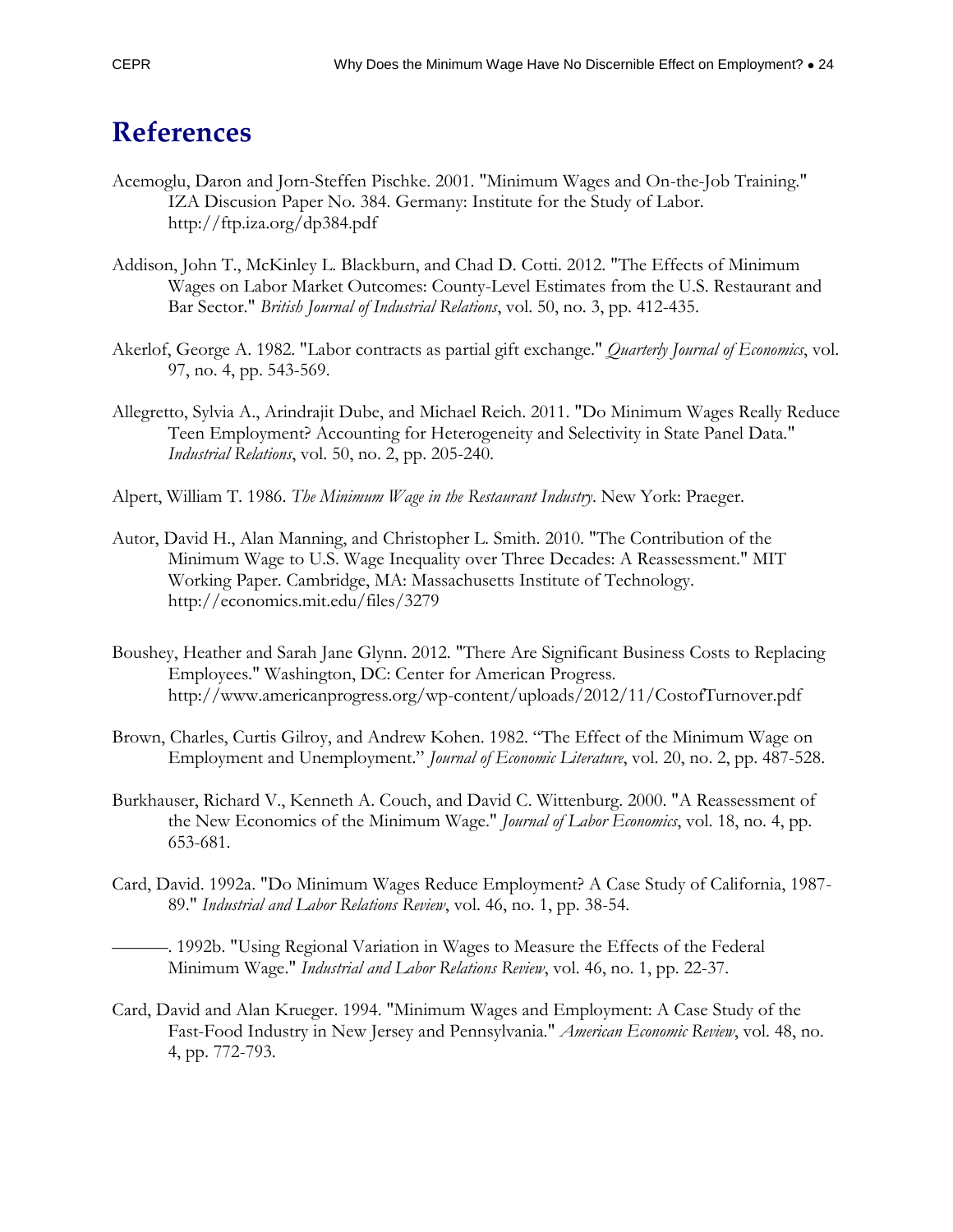- ———. 1995. *Myth and Measurement: The New Economics of the Minimum Wage*. Princeton, NJ: Princeton University Press.
- ———. 2000. "Minimum Wages and Employment: A Case Study of the Fast-Food Industry in New Jersey and Pennsylvania: Reply." *American Economic Review*, vol. 90, no. 5, pp. 1397-1420.
- Deere, Donald, Kevin M. Murphy, and Finis Welch. 1995. "Employment and the 1990-91 Minimum-Wage Hike." *American Economic Review Papers and Proceedings*, vol. 85, no. 2, pp. 232- 237.
- DiNardo, John, Nicole M. Fortin, and Thomas Lemieux. 1996. "Labor Market Institutions and the Distribution of Wages, 1973-1992: A Semiparametric Approach." *Econometrica*, vol. 64, no. 5, pp. 1001-1044.
- Doucouliagos, Hristos and T. D. Stanley. 2009. "Publication Selection Bias in Minimum-Wage Research? A Meta-Regression Analysis." *British Journal of Industrial Relations*, vol. 47, no. 2, pp. 406-428.
- Draca, Mirko, Stephen Machin, and John Van Reenen. 2011. "Minimum Wages and Firm Profitability." *American Economic Journal: Applied Economics*, vol. 3, no. 1, pp. 129-151.
- Dube, Arindrajit. 2011. "Review of Minimum Wages by David Neumark and William Wascher." *Journal of Economic Literature*, vol. 49, no. 3, pp. 762-766.
- Dube, Arindrajit, T. William Lester, and Michael Reich. 2010. "Minimum Wage Effects Across State Borders: Estimates Using Contiguous Counties." *Review of Economics and Statistics*, vol. 92, no. 4, pp. 945-964.
- ———. 2012. "Minimum Wage Shocks, Employment Flows and Labor Market Frictions." Berkeley, CA: Institute for Research on Labor and Employment. http://escholarship.org/uc/item/76p927ks
- Dube, Arindrajit, Suresh Naidu, and Michael Reich. 2007. "The Economic Effects of a Citywide Minimum Wage." *Industrial and Labor Relations Review*, vol. 60, no. 4, pp. 522-543.
- Eccles, Mary and Richard B. Freeman. 1982. "What! Another Minimum Wage Study." National Bureau of Economic Research Working Paper No. 878. Cambridge, MA: National Bureau of Economic Research. http://www.nber.org/papers/w0878
- Fairris, David. 2005. "The Impact of Living Wages on Employers: A Control Group Analysis of the Los Angeles Ordinance." *Industrial Relations*, vol. 44, no. 1, pp. 84-105.
- Giuliano, Laura. 2012. "Minimum wage effects on employment, substitution, and the teenage labor supply: Evidence from personnel data." University of Miami, Department of Economics, mimeo, forthcoming *Journal of Labor Economics*. http://moya.bus.miami.edu/~lgiuliano/minwage\_prepub.pdf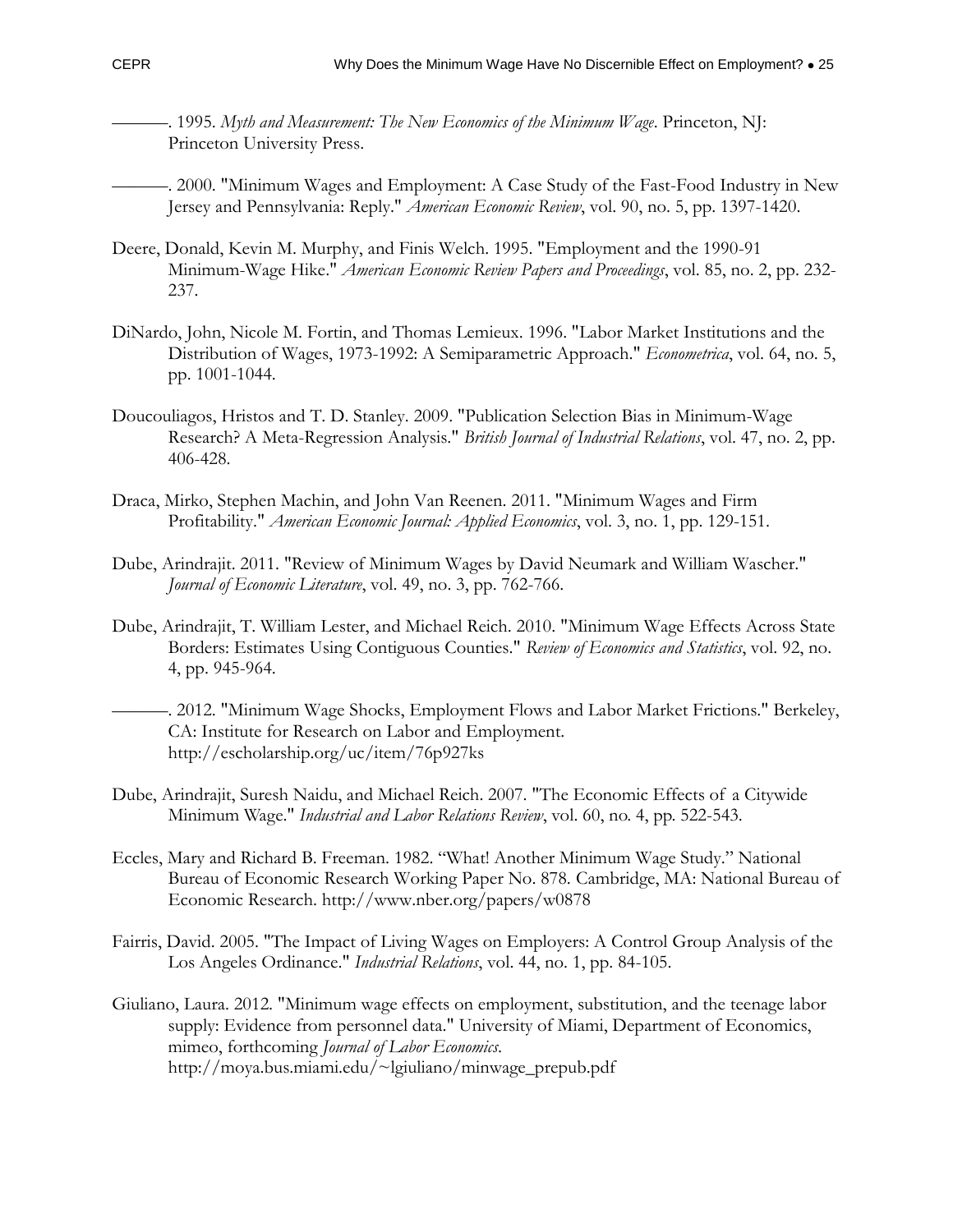- Hall, Doug and David Cooper. 2012. "How raising the federal minimum wage would help working families and give the economy a boost." Issue Brief No. 341. Washington, DC: Economic Policy Institute. http://www.epi.org/files/2012/ib341-raising-federal-minimum-wage.pdf
- Hirsch, Barry T., Bruce Kaufman, and Tetyana Zelenska, "Minimum Wage Channels of Adjustment." IZA Discussion Paper No. 6132. Germany: Institute for the Study of Labor. http://www2.gsu.edu/~ecobth/IZA\_HKZ\_MinWageCoA\_dp6132.pdf
- Howes, Candace. 2005. "Living Wages and the Retention of Home Care Workers in San Francisco." *Industrial Relations*, vol. 44, no. 1, pp. 139-163.
- Katz, Lawrence F. 1986. "Efficiency Wage Theories: A Partial Evaluation," in Stanley Fischer (ed.), *NBER Macroeconomics Annual 1986, Volume 1*, Cambridge, MA: National Bureau of Economic Research. http://www.nber.org/chapters/c4248.pdf
- Katz, Lawrence and Alan Krueger. 1992. "The Effect of the Minimum Wage on the Fast-Food Industry." *American Economic Review*, vol. 46, no. 1, pp. 6-21.
- Kaufman, Bruce E. 1999. "Expanding the Behavioral Foundations of Labor Economics." *Industrial and Labor Relations Review*, vol. 52, no. 3, pp. 361-392.
	- ———. 2010. "Institutional Economics and the Minimum Wage: Broadening the Theoretical and Policy Debate." *Industrial and Labor Relations Review*, vol. 63, no. 3, pp. 427-453.
- Minimum Wage Study Commission. 1981. *Report of the Minimum Wage Study Commission*. Washington, DC: Government Printing Office.
- Lemos, Sara. 2008. "A Survey of the Effects of the Minimum Wage on Prices." *Journal of Economic Surveys*, vol. 22, no. 1, pp. 187-212.
- Lester, Richard A. 1946. "Labor Policy and the Business Cycle." *Journal of Political Economy*, vol. 54, no. 2, pp. 187-188.
- ———. 1960. "Employment effects of state minimum wages for women: Three historical cases reexamined." *Industrial and Labor Relations Review*, vol. 13, no. 2, pp. 254-264.
- Manning, Alan. 2003. *Monopsony in Motion: Imperfect Competition in Labor Markets*. Princeton, NJ: Princeton University Press.
- Michl, Thomas R. 2000. "Can Rescheduling Explain the New Jersey Minimum Wage Studies?" *Eastern Economic Journal*, vol. 26, no. 3, pp. 265-277.
- Neumark, David and William Wascher. 2000. "Minimum Wages and Employment: A Case Study of the Fast-Food Industry in New Jersey and Pennsylvania: Comment." *American Economic Review*, vol. 90, no. 5, pp. 1362-1396.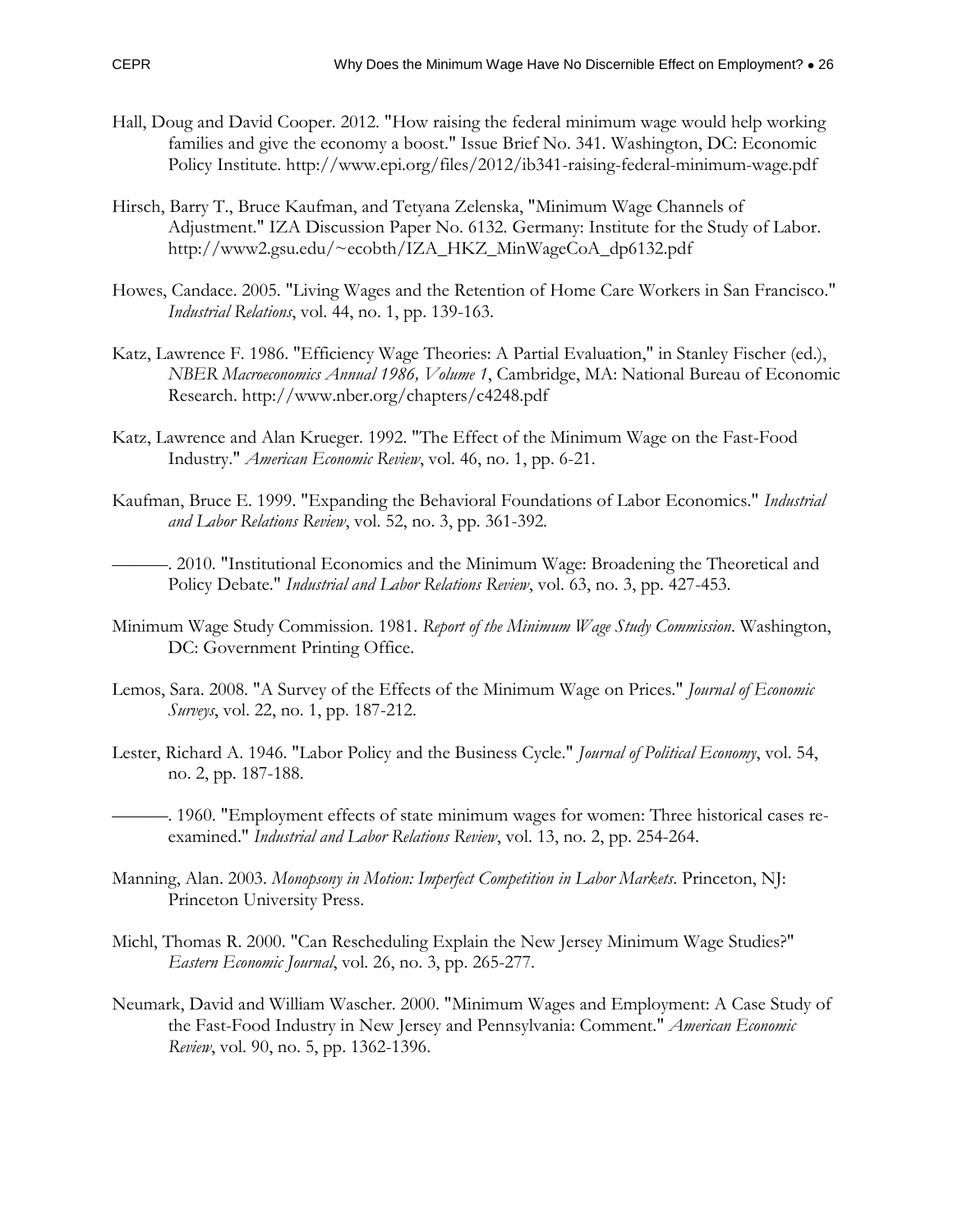- ———. 2006. "Minimum Wages and Employment: A Review of Evidence from the New Minimum Wage Research." National Bureau of Economic Research Working Paper 12663. Cambridge, MA: National Bureau of Economic Research. http://www.nber.org/papers/w12663
- ———. 2007. "Minimum Wages and Employment." *Foundations and Trends in Microeconomics*, vol. 3, no. 1, pp. 1-182.
- ———. 2008. *Minimum Wages*. Cambridge, MA: The MIT Press.
- Raphael, Steven and Michael Stoll. 2002. *Modest Progress: The Narrowing Spatial Mismatch Between Blacks and Jobs in the 1990s.* Washington, DC: The Brookings Institution. http://www.brookings.edu/~/media/research/files/reports/2002/12/demographicsraphael/raphael\_stoll\_spatial\_mismatch
- Rebitzer, James B. and Lowell J. Taylor. 1995. "The consequences of minimum wage laws: some new theoretical ideas." *Journal of Public Economics*, vol. 56, no. 2, pp. 245-255.
- Reich, Michael, Peter Hall, and Ken Jacobs. 2005. "Living Wage Policies at the San Francisco Airport: Impacts on Workers and Businesses." *Industrial Relations*, vol. 44, no. 1, pp. 106-138.
- Royalty, Anne. 2000. "Do Minimum Wage Increases Lower the Probability That Low-Skilled Workers Will Receive Fringe Benefits?" Working paper. Indiana University – Purdue University Indianapolis, and Stanford University. http://www.ipr.northwestern.edu/jcpr/workingpapers/wpfiles/royalty\_2001update.pdf
- Sabia, Joseph J. 2009. "Identifying Minimum Wage Effects in State Panels: Evidence from the Current Population Survey." *Industrial Relations*, vol. 48, no. 2, pp. 311-328.
- Sabia, Joseph J., Richard V. Burkhauser, and Benjamin Hansen. 2012. "Are the Effects of Minimum Wage Increases Always Small? New Evidence from a Case Study of New York State." *Industrial and Labor Relations Review*, vol. 65, no. 2, pp. 350-376.
- Shapiro, Carl and Joseph E. Stiglitz. 1984. "Equilibrium unemployment as a worker discipline device." *American Economic Review*, vol. 74, no. 3, pp. 433-444.
- Simon, Kosali and Robert Kaestner. 2004. "Do Minimum-Wage Hikes Reduce Non-wage Job Attributes? Evidence on Fringe Benefits and Working Conditions." *Industrial and Labor Relations Review*, vol. 58, no. 1, pp. 52-70.
- Neumark, David and William Wascher. 2008. *Minimum Wages*. Cambridge, MA: The MIT Press.
- Wessels, Walter. 1980. *Minimum Wages, Fringe Benefits, and Working Conditions*. Washington, DC: American Enterprise Institute for Public Policy Research.
- Williams, Walter E. 2011. *Race & Economics: How Much Can Be Blamed on Discrimination?* Stanford, CA: Hoover Institution Press.